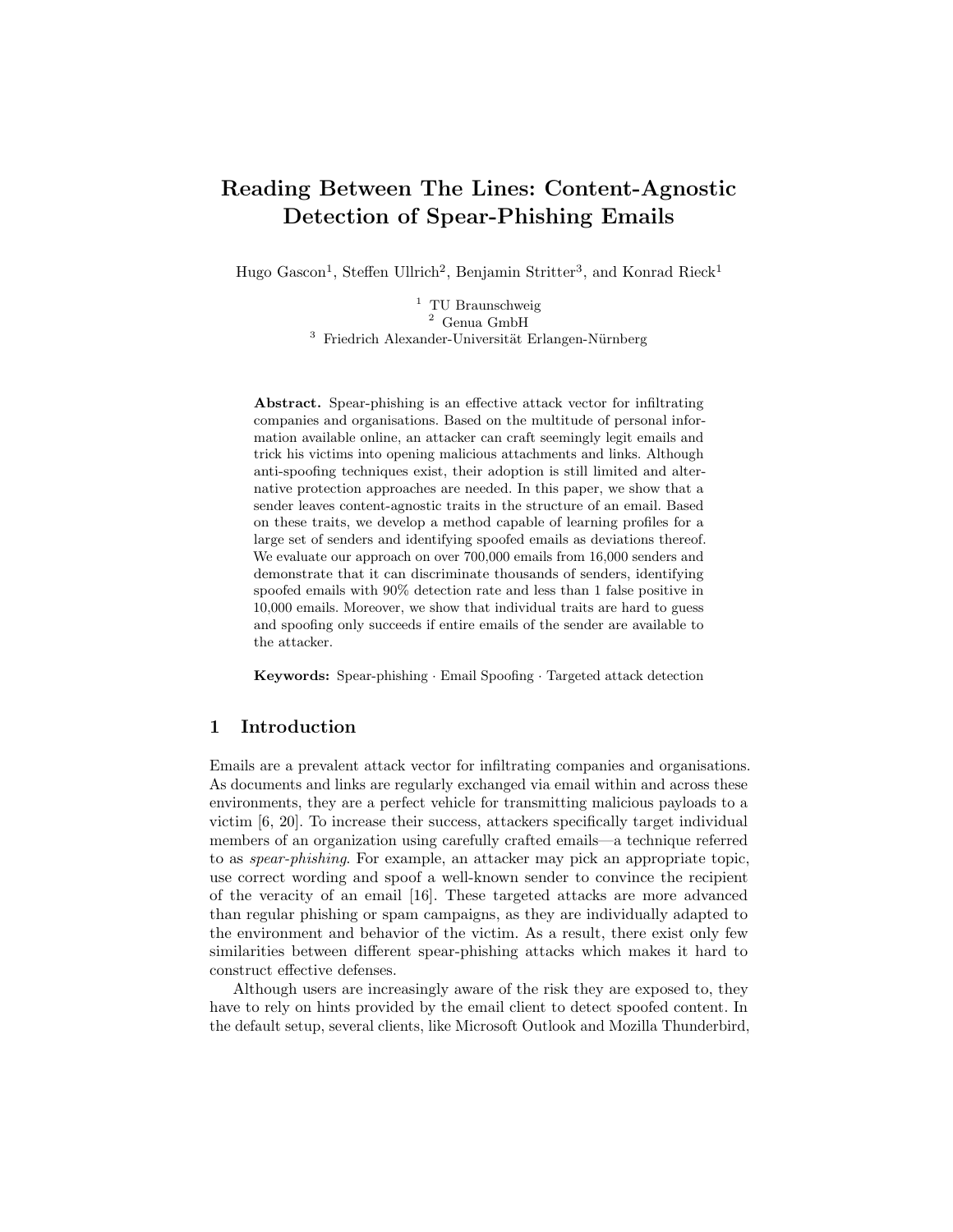display only little information for identifying the sender, such as the From and Reply-To fields. Emails from unknown senders can be marked accordingly and specifically dealt with but these and other fields can be forged, making it hard even for a skilled user to distinguish legitimate content from well-crafted attacks [5, 34]. While inconsistent combinations of these fields can be easily detected and used to notify the user of a potential threat, the situation becomes challenging if all fields are correctly adapted by the adversary, such that the email appears totally legitimate in its content as well as its headers.

Common anti-spoofing techniques such as the Sender Policy Framework [SPF, 24], DomainKeys Identified Mail [DKIM, 7] and the more recent Domain Message Authentication Reporting & Conformance [DMARC, 25] can help to validate the sender of an email in this situation. Similarly, techniques for digital signing of emails, such as PGP [4] and S/MIME [29], enable to verify the sender. Unfortunately, these techniques are still not widely adopted in practice. While we notice several email domains in our evaluation data with SPF entries, less than 5% of the collected 700.000 emails contain corresponding DKIM headers or even digital signatures. Moreover, all of these techniques need to be implemented at the sending side, which renders it difficult to protect from spoofing if not all communication parties adopt the technology [13, 28]. Therefore, given an attacker that is able to exactly match the address of a known sender, the user is unable to detect the attack and might be tricked into opening a malicious file or link.

As a result, there is a demand for alternative approaches to protect users from highly targeted spear-phishing emails. In this paper, we propose a method that is able to verify, without relying on its content, if an email exactly matching the address of a known sender truly originates from its legit source. Our method builds on the observation that a sender leaves characteristic traits in the structure of an email, which are independent from textual content and often persist over time. These traits significantly differ between senders and reflect peculiarities of the user behavior, email client and delivery path, such as particular header combinations, encoding formats and attachment types. Based on this observation, we develop a detection method that receives the mailbox of a user as input and applies machine learning techniques to generate profiles for all senders in the mailbox, even if only a few emails are available. These profiles provide a content-agnostic view on the sender and enable us to spot spoofed emails as deviations from the learned profiles.

We empirically evaluate our approach on a collection of 92 mailboxes from twelve different domains, covering over 700,000 emails from 16,000 senders. We demonstrate that our method can discriminate thousands of senders in one mailbox and enables identifying spoofed emails with 90% detection rate and less than 1 false positive in 10,000 emails. Moreover, we can show that the individual traits of a sender observed at the recipient's end are hard to guess and spoofing attempts only succeed if entire emails of the sender as delivered to the recipient are known to the adversary. Although our approach cannot generally rule out spoofing due to leaked emails, it considerably raises the bar for targeted attacks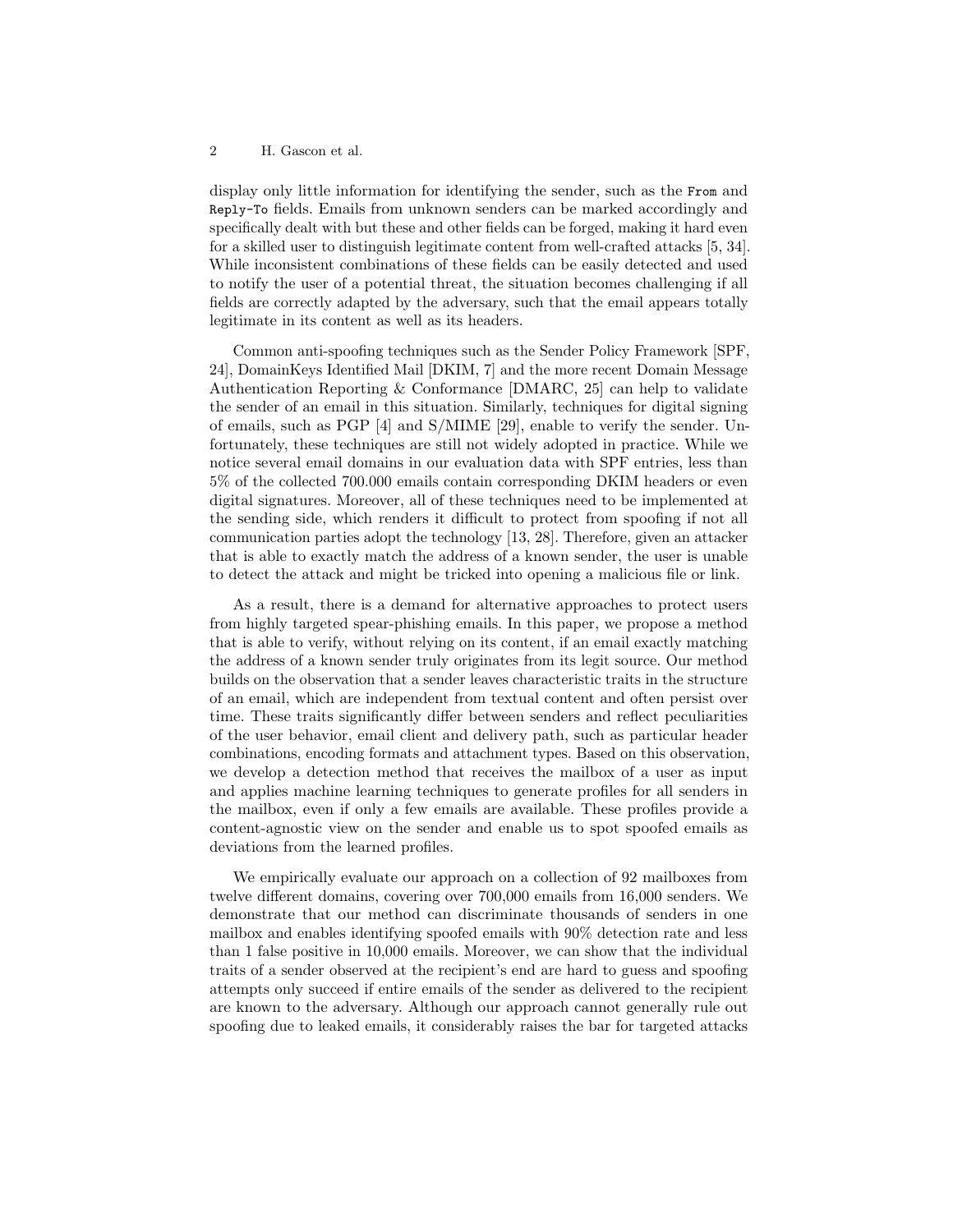

Fig. 1: Simplified email as running example.

and—in absence of widely deployed server-side solutions—provides an effective protection for companies and organisations targeted by spear-phishing attacks. In summary, we make the following contributions:

- $-$  *Characteristic sender profiles:* We identify traits which enable us to characterize the sender of an email without relying on textual content. The resulting profiles are expressive enough to distinguish thousands of senders while accounting for the diversity of individual emails.
- Detection of spear-phishing emails: We demonstrate how the learned profiles of senders can be used for identifying spoofed emails and help to mitigate the risk of spear-phishing attacks in absence of stronger server-side solutions in practice.
- Evaluation and evasion experiments: We evaluate the performance of our method through a series of increasingly adverse scenarios where the attacker becomes stronger by obtaining more information about the target and building a better model of the spoofed sender.

The rest of this paper is organized as follows: In Section 2 we present traits observable in the structure of emails and describe in Section 3 how these can be used to construct profiles for senders. We evaluate the resulting detection method in Section 4 and discuss its impact and limitations in Section 5. Related work is reviewed in Section 6 and Section 7 concludes the paper.

# 2 Traits in Email Structure

The identification of spoofed emails is a challenging problem of network security. An attacker can almost arbitrarily manipulate the structure and content of emails, ranging from a trivially spoofed From field to carefully crafted sequences of fake Received headers [see 30]. In absence of exact detection techniques in practice,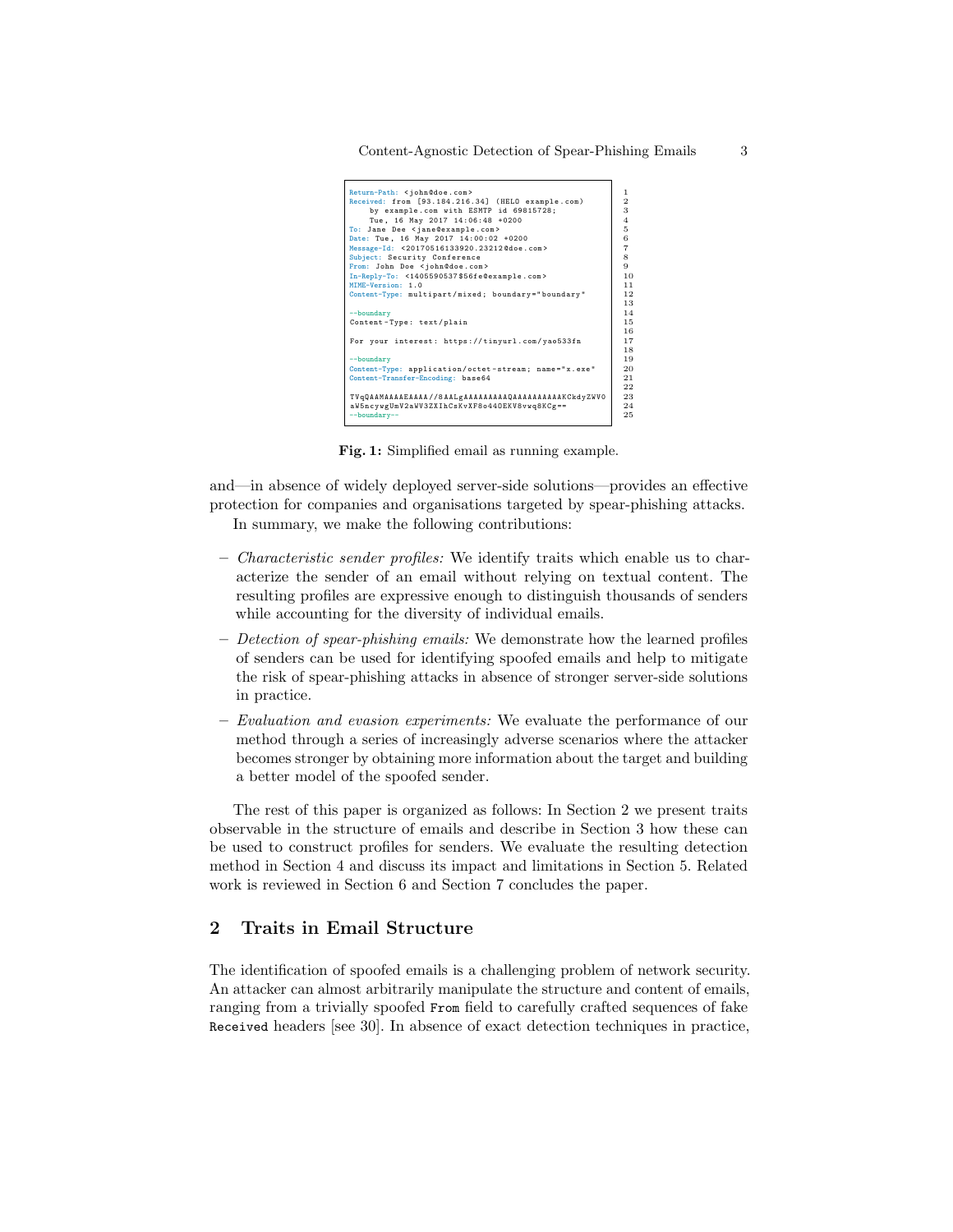such as DKIM and DMARC, it is thus hard to discriminate legitimate from forged emails.

The freedom available for constructing a spoofed email, however, may also turn against the attacker and pose an obstacle. We argue that it is non-trivial to mimic an email from a particular sender without detailed knowledge and that minor irregularities in the email structure may provide valuable clues for identifying spear-phishing attacks. If the attacker has access to emails from a sender known to the victim, she can simply copy the email structure, yet if this information is not fully available, she needs to make a good guess and hope that the forged structure mimics the original communication well.

For uncovering such forgeries, we identify three groups of traits that can characterize the sender of an email: First, when writing an email the sender introduces behavior features that reflect individual preferences and peculiarities. Second, the email client generates composition features, identifying the particular client and its configuration. Third, the delivery of an email leaves transport features that capture details of the sending and receiving infrastructure. In the following, we describe these groups of traits in more detail and use the simplified email in Figure 1 as a running example through out this section.

### 2.1 Behavior Features

When a user writes an email, several of her individual preferences can manifest in the structure of the email—aside from her writing style and habits [10, 33]. For example, some senders are frequently including recipients using the CC header, whereas others avoid this and prefer to address all recipients directly using the To field. Similarly, senders differ in the type and amount of files they are attaching to emails in conversations. While some of these features are volatile and change between different contexts, other features may persist over time and provide a first basis for constructing a profile of the sender.

For our analysis, we identify 13 feature types that characterize the behavior of a sender in the structure of an email, including

- 1. the type, number and order of attachments, for example when multiple documents are exchanged,
- 2. the relation to other emails and recipients, for example in form of References and In-Reply-To headers,
- 3. digital signatures and certificates attached to the email as well as corresponding PGP and S/MIME fields, and
- 4. the amount of text in the main part and the amount of quoted text in email responses.

A complete list of all 13 features is provided in Table 4 of the appendix. Note that the cardinality of these features differs, where some may appear multiple times in an email, such as the type of attachments and others only once, such as the depth of the MIME structure. As an example, the email in Figure 1 shows the attachment of an executable file (line 20) and the reference to a previous conversation (line 10)—two features that are rarely used in combination.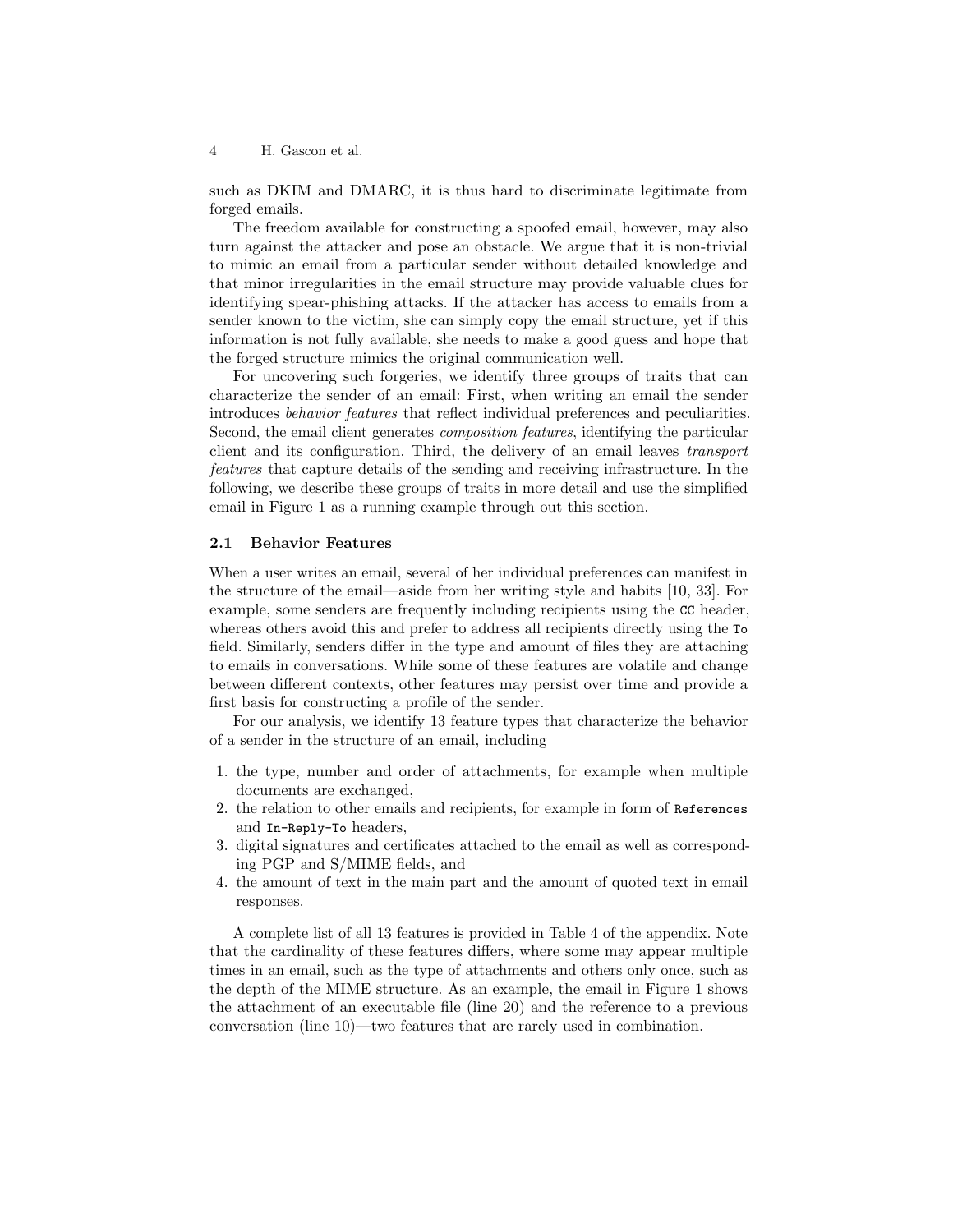#### 2.2 Composition Features

The second source for traits in the structure of an email is the mail user agent (email client) that converts the provided addresses, text and attachments into a suitable format for delivery. As emails have been originally restricted to ASCII characters, there exists a wealth of encoding schemes for converting binary data to a compatible ASCII representation [e.g., 14, 15, 23]. These schemes are selected by the email client and often slightly vary in implementation, thus providing features that characterize the composition of an email. For example, the Base64 encoding [23] does not enforce a fixed text length and thus clients differ in the formatting of the corresponding text blocks. Similarly, there exists several minor variations in the construction of multi-part MIME messages that provide clues about the client and its configuration.

For our analysis, we identify 22 feature types that capture peculiarities of the email client and its configurations, including

- 1. the type, order and syntax of common headers, such as the From, To, Subject and Message-Id headers,
- 2. the type, order and syntax of headers in MIME parts, including fields like Content-Type and Content-Disposition,
- 3. the syntax of address fields, such as the formatting and quoting of names and email addresses,
- 4. the encoding of international characters in the subject field, in address fields and filenames,
- 5. the type and location of textual content, such as HTML and plain parts in the email,
- 6. client-specific behavior, such as the length of line breaks, missing and superfluous encodings of characters,
- 7. individual details of the MIME structure, such as the depth and the order of different MIME parts, and
- 8. the structure of the Message-Id header and the structure of MIME boundaries.

A complete list of the 22 composition features is provided in Table 5 of the appendix. While these features alone are clearly not sufficient to identify attacks, in combination with behavior and transport features they sharpen the view on a sender and thereby obstruct the spoofing of email addresses. As an example, the email in Figure 1 shows a unique order of the From, To and Subject field (line 5–9) which indicates a rare email client. Furthermore, the Base64-encoded attachment is formatted using a 60 character line length (line 23).

### 2.3 Transport Features

A third group of traits can be attributed to the delivery path of an email. As the email moves from the sending to the receiving mail transport agent, often passing multiple hops, different headers are added to the structure. These headers describe the individual mail hops in form of Received headers and provide information about available delivery features, such as delivery protocols, TLS or the time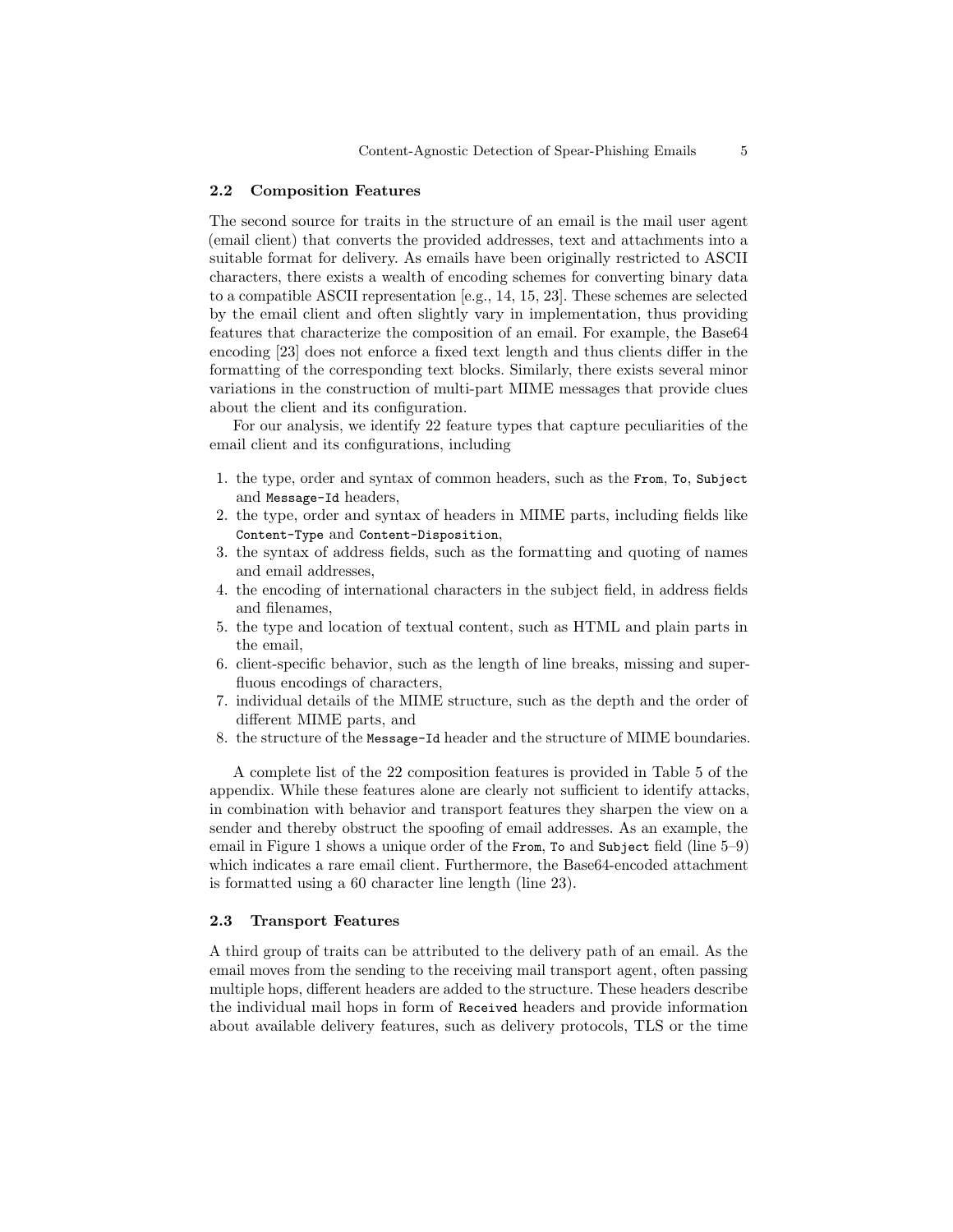zone of the mail server. These headers and features, again, generate a series of traits that can help to distinguish different senders and spot irregularities in the delivery process.

Although an attacker can insert fake headers prior to the delivery of an email, it is not possible to change or remove headers added by hops on the delivery path. As a consequence, an attacker can only forge these headers by either connecting directly to the receiving server or, alternatively, attempting to inject emails early into the delivery process—a tractable but non-trivial task in practice, as it would require having access to the same delivery infrastructure as the sender that the attacker is trying to spoof.

We identify 11 transport features that enable us to reconstruct the delivery path of an email and spot deviations from past emails of the same sender. These features include

- 1. the number and order of Received headers, where each hop is represented by the hash of its hostname,
- 2. the path of time zone from the first to the last hop during the delivery process,
- 3. the delivery protocols and TLS features available in some Received headers,
- 4. the validity of DKIM records added by the servers and their relation to the claimed sender of the email, and
- 5. non-standard headers added by spam filters or anti-virus services during the delivery of the email.

Table 6 in the appendix provides a list of all 11 transport features. As an example of traits introduced by the delivery process, the email in Figure 1 contains a detailed Received header (line 2–4). This header defines the mail hop, delivery protocol and delivery time. This information is available with any mail passing the hop and thus can leak to the attacker. However, we show in Section 4 that knowledge of transport features alone is insufficient to evade our detection method and that the attacker needs access to original emails delivered to the recipient for successfully spoofing a sender.

# 3 Detection Methodology

Equipped with three groups of traits for characterizing the sender of an email, we are ready to develop a corresponding detection method using machine learning techniques. The application of learning methods spares us from manually constructing detection rules for each of the senders and thereby allows for scaling our approach to thousands of senders, as we demonstrate in Section 4.

## 3.1 Feature Extraction and Embedding

The proposed groups of traits provide detailed information about the structure of emails from each sender in the recipient's mailbox. In order to learn a profile from the traits, however, we require a numerical representation that can be used in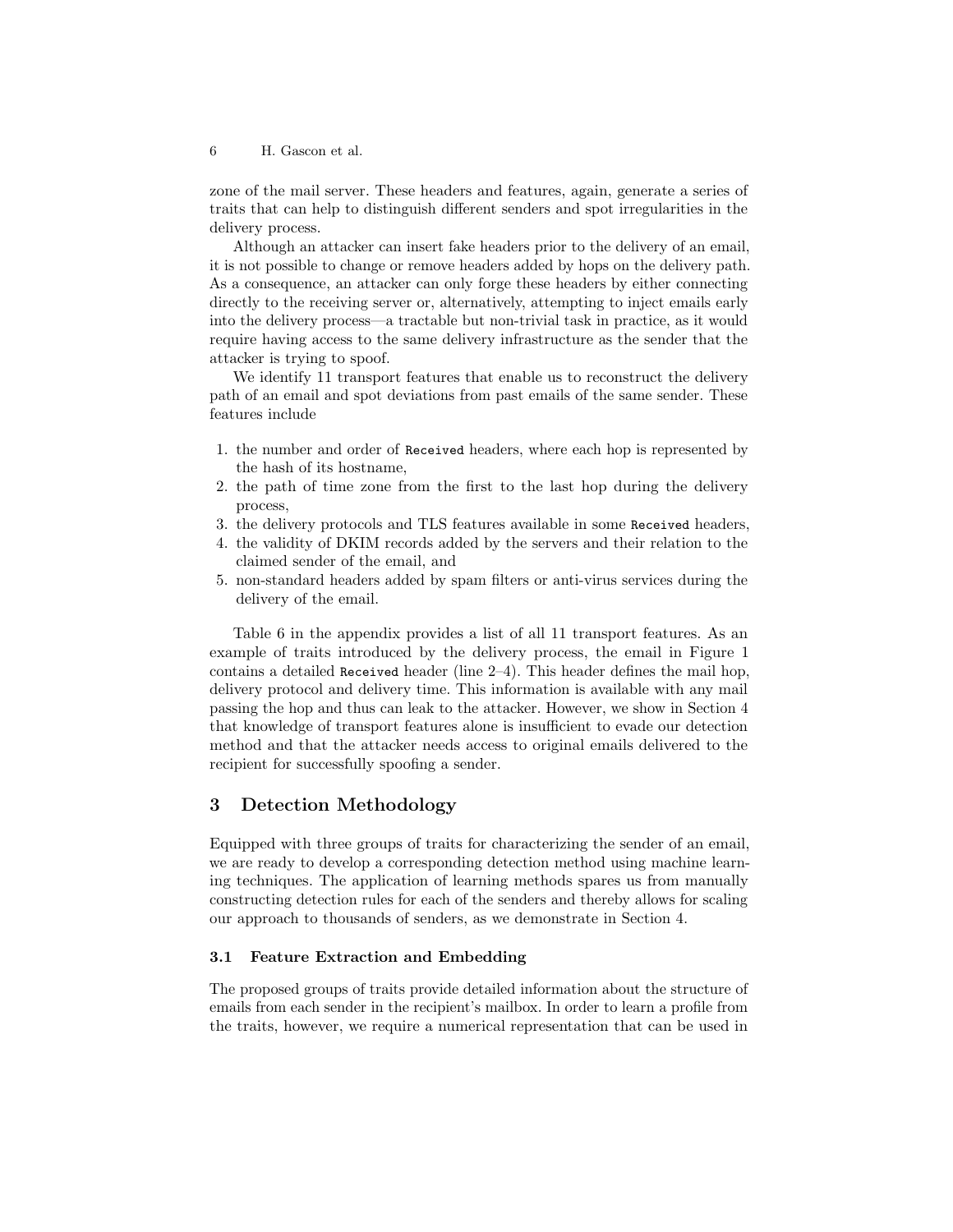combination with common learning methods. As a remedy, we apply the concept of a bag-of-words model—a technique originating from information retrieval [32] and natural language processing [21, 22]—and adapt it to the traits extracted from the structure of emails.

To this end, we represent each of the extracted traits as a feature string and build a joint set  $F$  that comprises all observable strings from the three groups of traits:

# $F := F_{\text{behavior}} \cup F_{\text{composition}} \cup F_{\text{transport}}.$

Making use of this set  $F$ , we define an  $|F|$ -dimensional vector space that takes values 0 or 1 in each dimension. Each email e is then mapped to this space by building a vector  $\varphi(e)$ , such that for each feature f extracted from e the corresponding dimension is set to 1, while all other dimensions are set to 0. Formally, this map can be defined for all emails M as

$$
\varphi: M \longrightarrow \mathbb{R}^{|F|}, \quad \varphi(e) \longmapsto (I_f(e))_{f \in F}
$$

where the auxiliary function  $I$  simply indicates whether the feature  $f$  is present in e, that is,

$$
I_f(e) = \begin{cases} 1 & \text{if email } e \text{ contains feature } f \\ 0 & \text{otherwise.} \end{cases}
$$

The resulting binary vector space  $\mathbb{R}^{|F|}$  allows us to represent each email as a vector of the contained traits of its sender. In the following, we describe how we use this representation to train a machine learning classifier that, based on these features, is able to assign each email to its corresponding sender and indicate possibly spoofed emails.

#### 3.2 Model Learning and Classification

Several learning methods can be applied for classifying data in a vector space. To operate in our setting, however, a learning method needs to address additional requirements: First, the method has to be able to operate in a high-dimensional vector space, as the set  $F$  may cover thousands of different traits. Second, the method needs to be capable of learning a classification model, even if only very few training data is available, such as a couple of emails only.

In view of these requirements, we select the following two learning methods for our detection approach: (a) a k-nearest-neighbors classifier (kNN) that can generate good classification results with very few training data and (b) a multiclass support vector machine (SVM) which is known for effectively operating in high-dimensional vector spaces [see 9].

K-Nearest Neighbors Classifier The kNN algorithm is a simple yet effective learning method for classification. It computes the distance between a test sample and all existing samples in a training set and makes a decision through voting on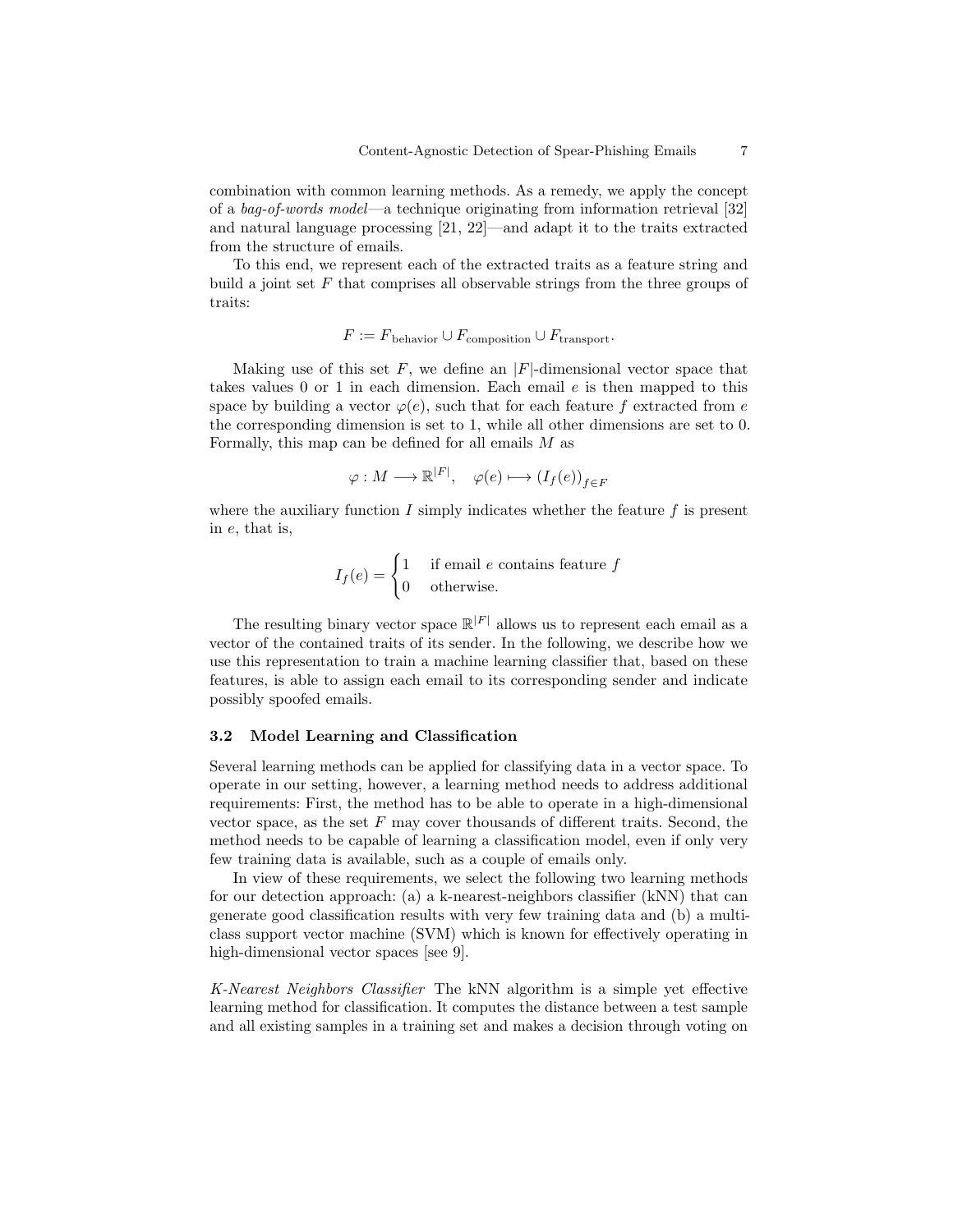

Fig. 2: Schematic overview of the detection: A classifier is used to identify emails as spoofed when a mismatch between the output of the classifier and the origin sender address occurs.

the labels of its k-nearest samples after applying a weight function (see Figure 2). Such instance-based learning algorithms do not construct an explicit learning model and thus can be applied even if only a single email is available for a sender. For our approach, we label each feature vector with the address of the originating sender address. When a new email is received, we compute the distance between this sample and the feature vectors of all existing emails as follows

$$
d(e_x, e_y) = || \varphi(e_x) - \varphi(e_y) ||_1 = \sum_{f \in F} |I_f(e_x) - I_f(e_y)|,
$$

where  $d$  corresponds to the Manhattan or  $L_1$  distance. A mismatch between the incoming sender address and the prediction of the classifier is then flagged by our method as a spoofing attempt.

The advantage of making predictions with very few training data, however, comes at a price. The distance between each new email and all existing emails needs to be computed before making a decision, which is computationally expensive on large mailboxes. Fortunately, this problem can be addressed in two ways: First, one can implement the classifier using special data structures for reducing the number of distance computations, such as ball trees and cover trees [2]. Second, if the number of training instances reaches a certain limit, one can simply switch to another learning method, such as a support vector machine or, when possible, sample the training data according to a distribution that maintains the classifier performance.

Multi-Class Support Vector Machines As second learning method, we employ a linear multi-class SVM algorithm [11]. The algorithm computes a series of maximum-margin hyperplanes that separate the emails from one sender from the emails of all other senders (see Figure 2b). That is, given  $N$  different senders,  $N$ hyperplanes are determined, each one of them represented by a vector  $w \in \mathbb{R}^{|F|}$ and a scalar b in the vector space.

If a new email arrives, we simply determine the position to the learned hyperplanes and pick the sender with the best match, that is, the largest value of

$$
h(e) = \langle \varphi(e), w \rangle + b = \sum_{f \in F} I_f(e) \cdot w_f + b.
$$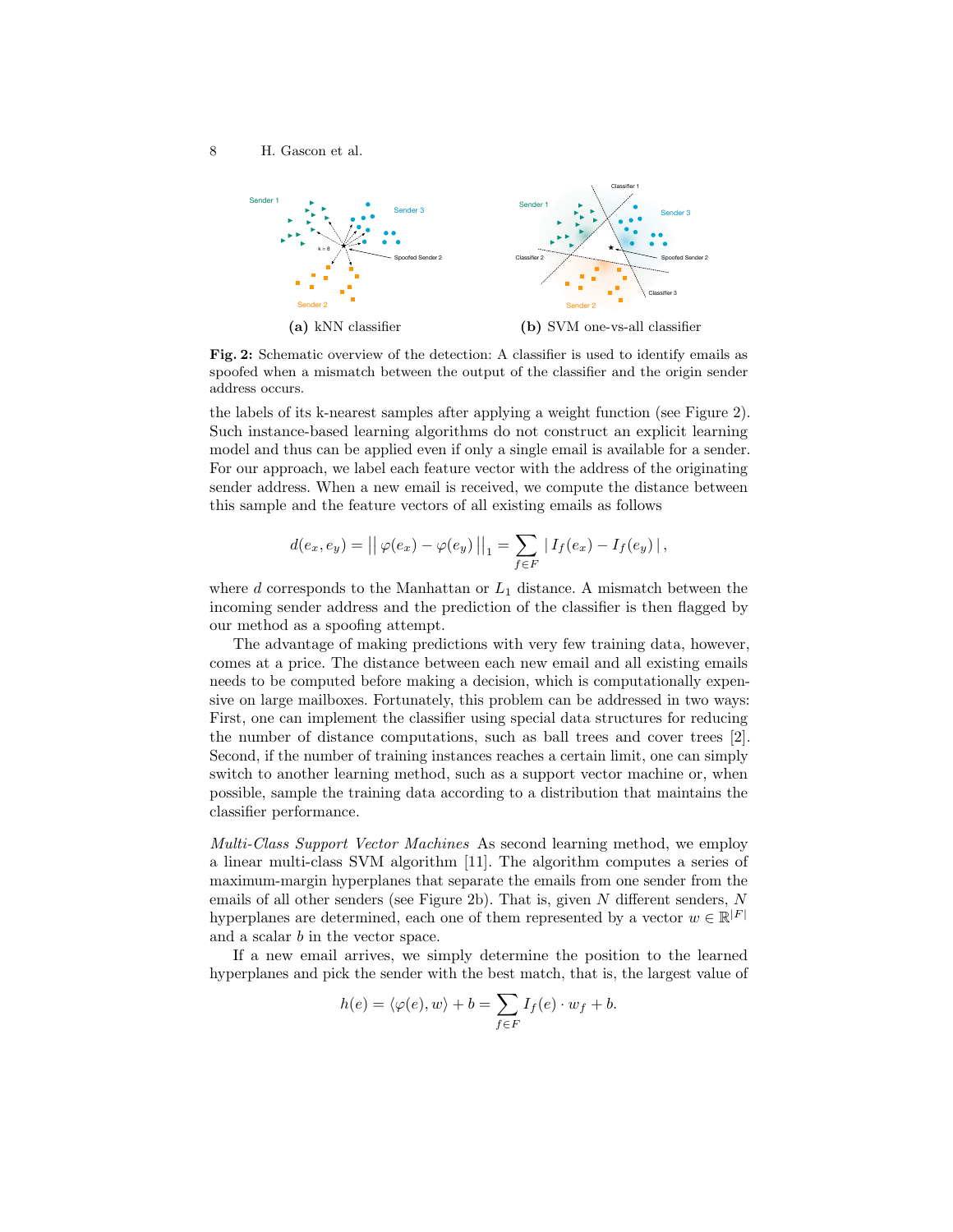Note that this function can be computed efficiently, if the feature vector  $\varphi(e)$  is sparse, as only non-zero dimensions  $I_f(e)$  contribute to the output. As a result, we can compute  $h(e)$  in linear time in the number of traits  $|e|$  extracted from e and the overall run-time for analyzing an email is  $O(N|e|)$ . In contrast to the kNN algorithm, the run-time for the prediction of a linear SVM is independent of the size of the training set and thus this learning method is suitable if more emails are available from particular senders [see 11].

# 4 Evaluation

We proceed to evaluate our detection method on a large dataset of real-world emails. In particular, we are interested in studying the ability of our method to characterize the sender of an email based on its structure and to identify spoofed emails under different levels of knowledge of the adversary. Before presenting these experiments, we first introduce our dataset (Section 4.1) and define the corresponding attacker model (Section 4.2).

#### 4.1 Evaluation Data

For our evaluation, we have gathered anonymized features extracted from 92 mailboxes from twelve different domains, including enterprise and commercial email services. To evaluate the efficacy of our detection method, we require at least one email for learning and one for testing from each sender. Consequently, we discard all emails from senders that have sent only a single email. Our final dataset comprises a total

| <b>Basic statistics</b>       |   |                | Total        |
|-------------------------------|---|----------------|--------------|
| Mailboxes                     |   |                | 92           |
| Emails                        |   |                | 760,603      |
| Senders                       |   |                | 17,381       |
| Features                      |   |                | 617,960      |
| Detailed statistics           |   | Min. Mean Max. |              |
| Emails per mailbox            | 2 |                | 8,267 50,924 |
| Emails per sender             | 2 |                | 43 44,204    |
| Senders per mailbox           | 1 |                | 279 2,144    |
| Features per email            | 5 | 69.            | 183          |
| Emails per sender and mailbox | 2 |                | 29 10,304    |

of 760,603 emails from 17,381 senders, where each sender has authored at least two emails. These emails are described by a total of 617,960 features extracted using the traits defined in Section 2. Table 1 provides an overview of the statistics of our evaluation data.

Figure 3 depicts in more detail how emails and senders are distributed within our dataset. From Figure 3a and 3b we can see that over 50% of the mailboxes in our dataset contain between  $10^3$  to  $10^4$  emails and between  $10^2$  to  $10^3$  different senders. This large corpus of emails provides a good basis for evaluating the performance of our method. Depending on the applied learning model, however, we require a minimum number of emails per sender and thus not all senders might be available for training. Figure 3c shows the amount of training data available to a learning method depending on the minimum number of emails per sender. While for the kNN classifier all senders can be used for evaluation, in the case of the SVM classifier, we need to restrict our experiments to 46% of the data, as we require at least 5 emails for training.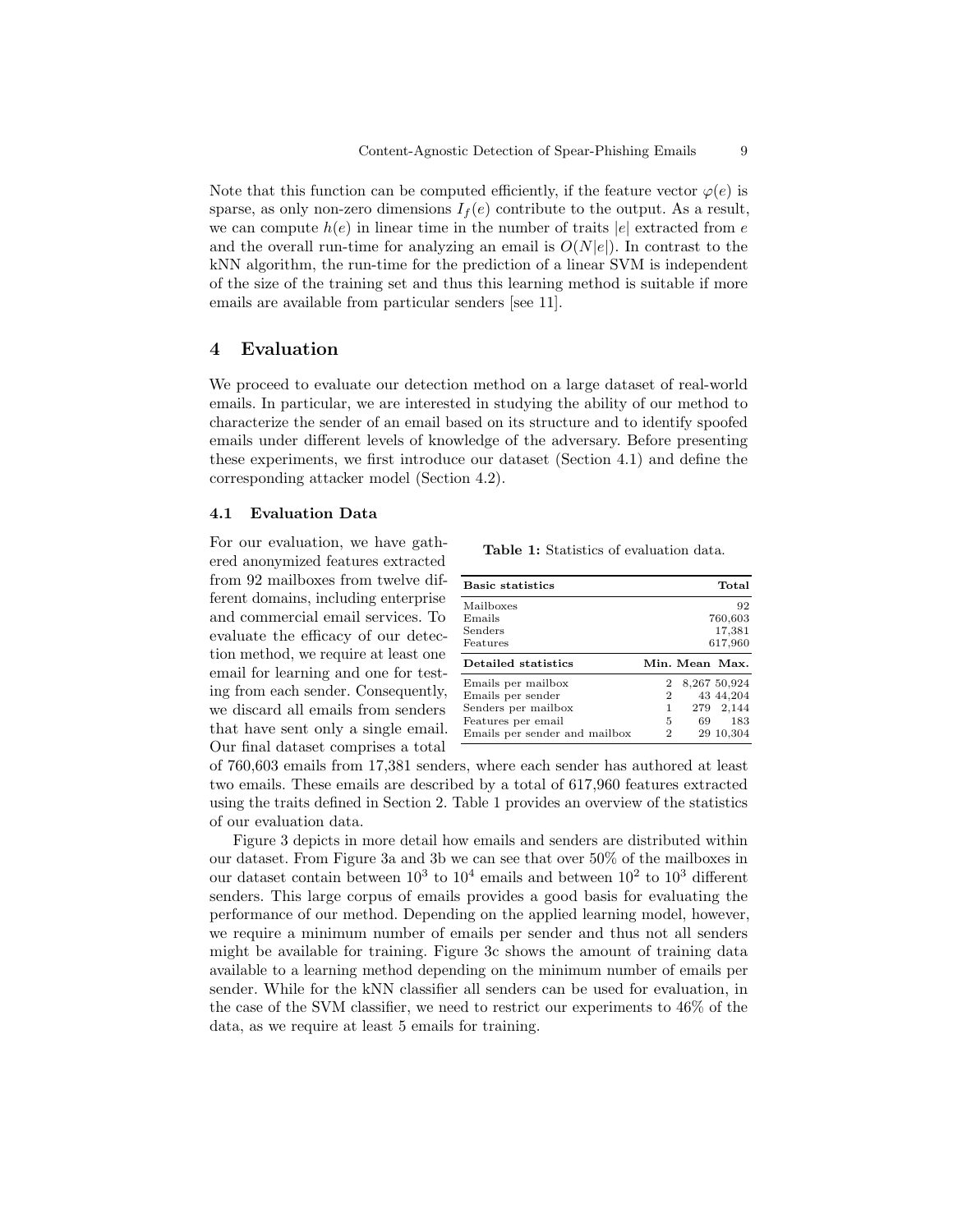

Fig. 3: Overview of the evaluation data: (a) distribution of emails and (b) distribution of senders in the 92 mailboxes; (c) training data available for learning with varying emails per sender.

To prepare our experiments, we extract feature vectors from all emails in our evaluation data. This may seem as an intractable task at first glance, as the resulting vector space has over 600,000 dimensions. However, the majority of these dimensions is zero and each email contains only between 5 to 183 features (see Table 1). As a result, we can make use of efficient data structures for operating with these sparse feature vectors [see 31].

As a sanity check whether our representation is suitable for learning a classification, we first study how senders in a mailbox differ from each other and then analyze how emails from a specific sender change over time. To this end, we first calculate a simple statistic: For each sender, we compute the average of its feature vectors and measure the distances between the resulting 17,381 mean vectors within each mailbox. We make use of the Manhattan distance  $(L_1)$ distance) for comparing the mean vectors. The distance can be interpreted as the average number of features differing between the senders and thus provides an estimate for the quality of extracted traits.

Figure 4 shows the distribution of the Manhattan distances between all senders in each mailbox. It can be observed that most senders are separated from each other by a distance larger than 40 on average. This demonstrates that several of the extracted traits are highly specific and capture nuances of the email structure suitable for discriminating the senders. Multiple sources may introduce variability and noise into the email traits of a sender, such as software updates, network configurations and changing devices. We thus study how emails from an individual sender change over time. In particular, we want to answer the question how many features change in a new email when it is compared with existing emails from the same sender. For this, we measure the Manhattan distance between each email received at a certain point in time in a mailbox and all emails previously received from the same sender. The average number of differing features is then presented as a percentage of the feature space dimensionality. Figure 5 shows that a slight feature drift exits. It can be observed how the variability grows rapidly at first with the initial emails received from a sender. However, when an increasing number of emails is received each class becomes more compact and the average percentage of different features in a new email decreases. Note that although profiles become more stable during time, they also tend to differ considerably as shown in Figure 4.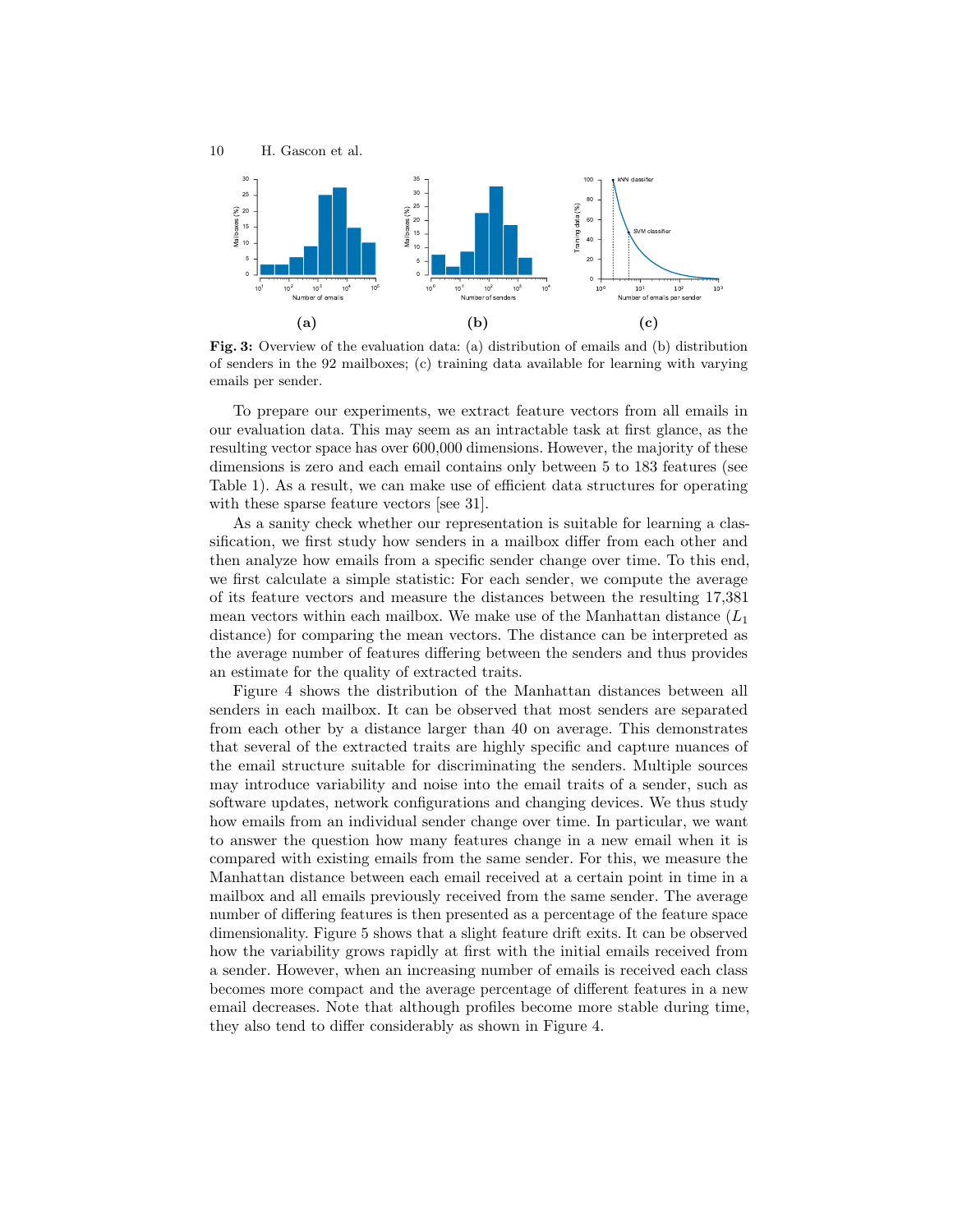

Fig. 4: Distance between senders

Fig. 5: Feature drift over time

As the final preparation step, we determine the presence of anti-spoofing techniques in the 760,603 emails using corresponding email client and transport features. Table 2 shows the percentage of emails in our dataset that contain anti-spoofing techniques, where we additionally report statistics from the top million web domains listed at the monitoring service BuiltWith [3]. Although the adoption of SPF  $[24]$  has reached almost  $40\%$  by now, the overall implementation of anti-spoofing techniques is still low in both data sources. In particular, recent techniques, such as DKIM [7] and DMARC [25] are used in less than 5% of the emails, thereby emphasizing the need for alternative protection measures.

#### 4.2 Attacker Model

In the absence of anti-spoofing techniques, a skilled adversary is able to forge most of the data contained in an email. However, we argue that, by inferring a sender profile based on traits of the email structure, an attacker is forced to mimic such profile to effectively masquerade as the sender. As a consequence, the success of such spoofing depends on

Table 2: Anti-spoofing techniques in our evaluation data and as reported by the monitoring service  $BuildWith$ .

| Anti-spoofing<br>technique | Our data | Top $1M$ [3] |
|----------------------------|----------|--------------|
| <b>SPF</b>                 |          | 39.9%        |
| <b>DKIM</b>                | 4.3%     | 0.1%         |
| <b>DMARC</b>               |          | 1.3%         |
| PGP, S/MIME                | 0.88%    |              |

how much information of the email structure is available to the adversary and if the attacker has access to the senders delivery infrastructure.

Therefore, we begin the evaluation of our approach by measuring in a controlled experiment how an attacker may affect the detection performance by spoofing an increasing number of features from a sender's profile (i.e. all features extracted from all emails received from a specific sender in a mailbox). To this end, we first split each sender's data in a mailbox into training and testing sets and then train both kNN and SVM classifiers. For testing, we select random emails from other mailboxes and relabel them as known senders of the target mailbox to imitate spoofing attempts. This means that our testing set is comprised of 50% of legitimate emails and 50% of spoofed emails with a random percentage of correct traits of the target sender.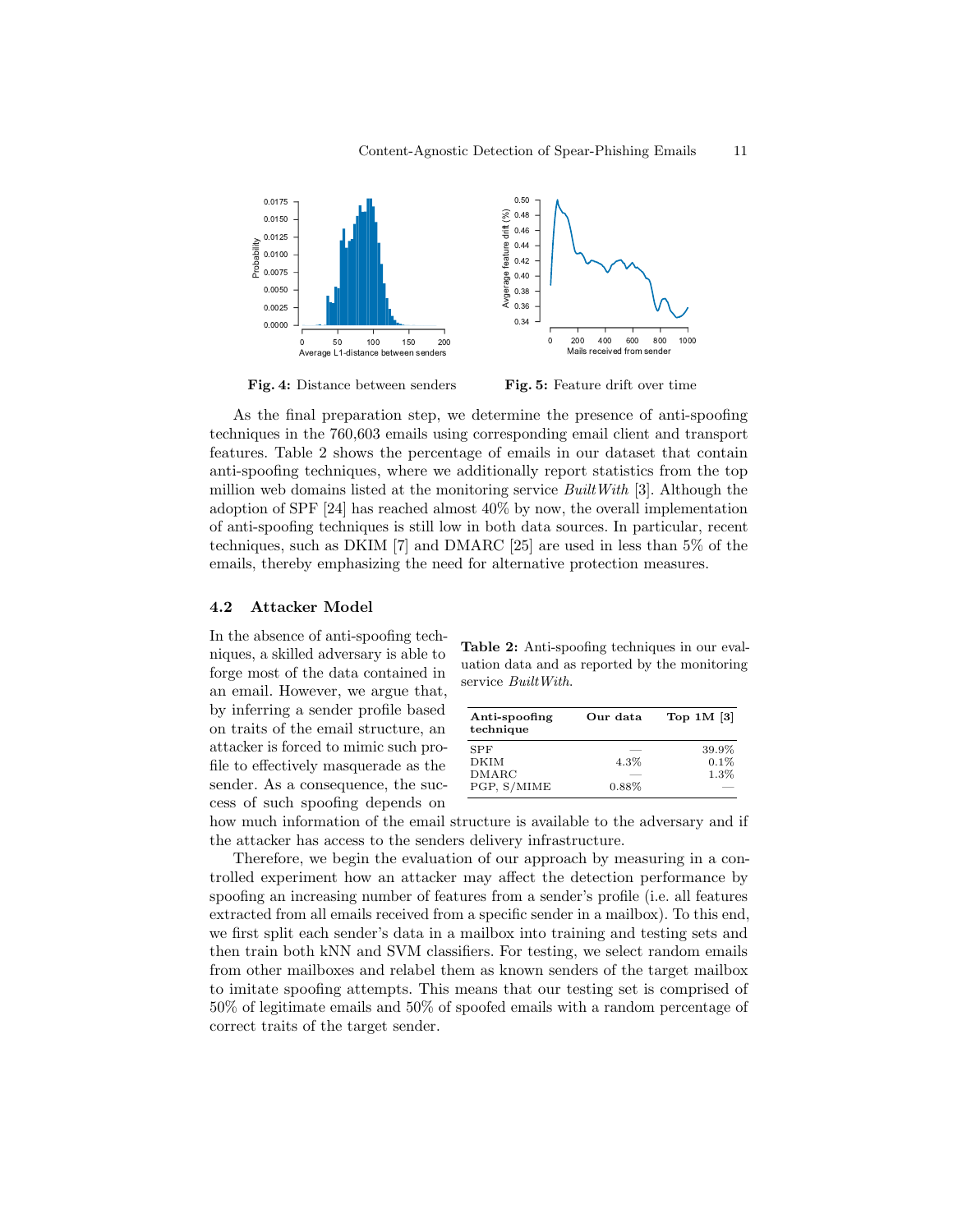Note that to generate spoofed emails we do not rely on their textual content for feature extraction. Moreover, we adapt the transport features added by the recipient MTA to the recipient mailbox. As a result, the spoofed emails in our testing set are not different from real spear-phishing emails sent by an attacker, as no textual content is considered.

We measure the detection performance of our classifiers using the true-positive rate (TPR) and false-positive rate (FPR). In our setup, a true positive implies that a spoofed email has been correctly identified, while a false positive corresponds to a legitimate email wrongly being tagged as spoofed. Furthermore, we use a Receiver Operating Characteristic (ROC) curve to present both evaluation metrics and calculate the area under the ROC curve (AUC) as a numerical aggregate of the classification performance [see 12]. Although an adversary with increasing capacity will affect the ability of the classifier to correctly identify deviations from a user profile, the information available to an attacker is constrained by threat scenarios that can occur in reality. In this work, we thus assume that the knowledge of an attacker can range from knowing nothing about the spoofed sender to having real examples of her emails.

Accordingly, we model these attackers through a series of increasing adversarial setups and proceed to evaluate the performance of our approach in each scenario as depicted in Figure 6:



Fig. 6: Threat scenarios for increasing attacker capabilities based on the acquired knowledge about the spoofed sender: (a) the attacker has no information about the sender, (b) the attacker has access to emails received from the sender's domain and, (c) the attacker has access to one or more emails from the real sender.

- (a) Blind Spoofing: In this scenario, the attacker (Mallory in Figure 6) tries to spoof a particular sender from which she does not have any information. The only available strategy for the attacker is to simply replace the From and Return-Path headers of the targeted email and try to guess the behavior, composition and transport features.
- (b) Known Domain: In this scenario, the attacker has received or has access to one or more emails sent by a sender that belongs to the same email domain as the spoofed sender. The attacker can thus expect that some of their transport features are present in the emails received by the victim from the sender she wants to spoof.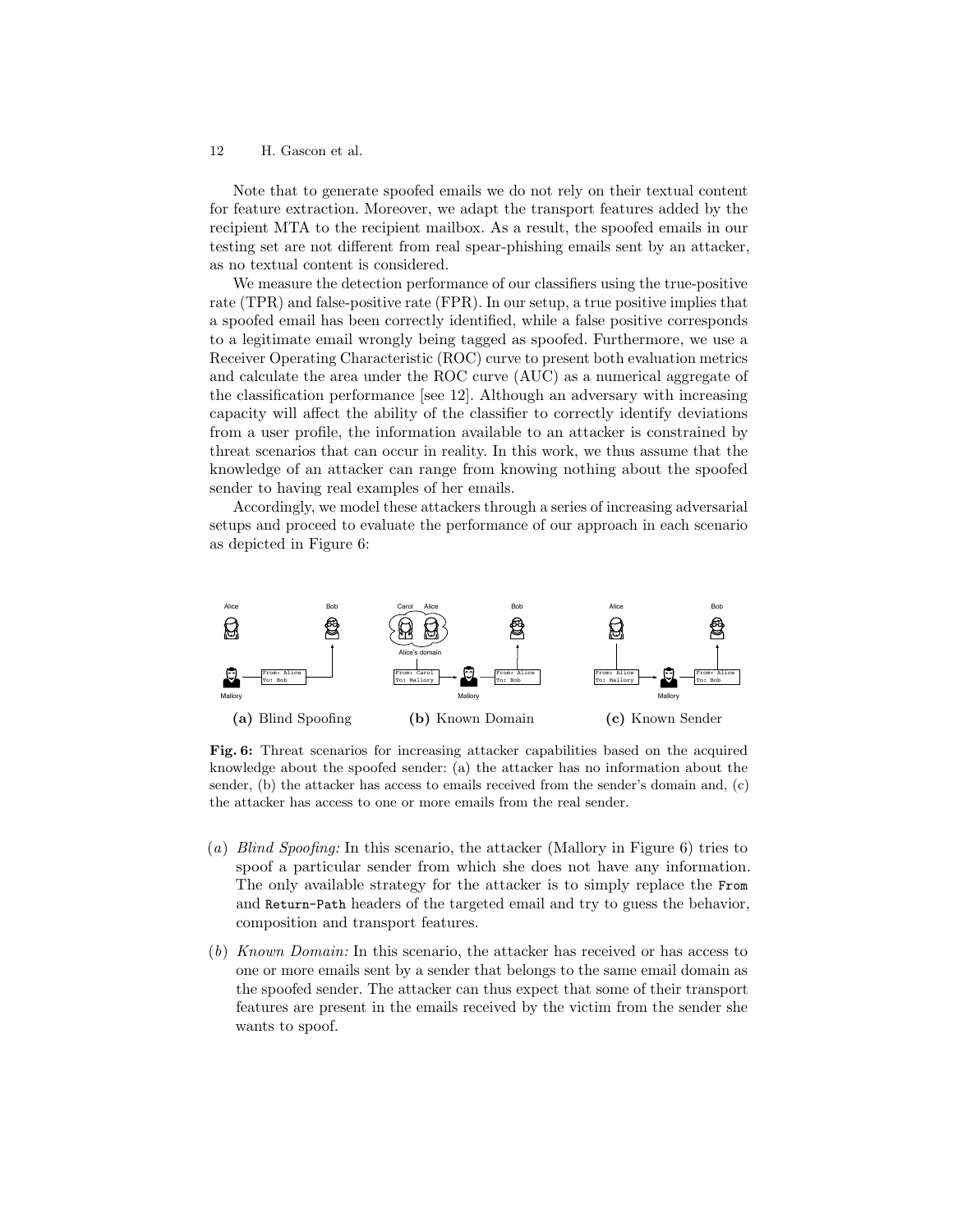| Threat Scenario | <b>Blind Spoofing</b> |                       |     | Known Domain |  |                   | Known Sender |            |     |  |                                                                                                                                                                                                                                                                                         |  |
|-----------------|-----------------------|-----------------------|-----|--------------|--|-------------------|--------------|------------|-----|--|-----------------------------------------------------------------------------------------------------------------------------------------------------------------------------------------------------------------------------------------------------------------------------------------|--|
| Algorithm       | kNN                   |                       | SVM |              |  | kNN               |              | <b>SVM</b> | kNN |  | <b>SVM</b>                                                                                                                                                                                                                                                                              |  |
| Metric          |                       |                       |     |              |  |                   |              |            |     |  | FPR TPR FPR TPR FPR TPR FPR TPR FPR TPR FPR TPR                                                                                                                                                                                                                                         |  |
|                 |                       | 1% 91.1%<br>10% 91.9% |     |              |  | 1% 92.5% 1% 73.7% |              |            |     |  | $0.01\%$ 90.9% $0.01\%$ 92.4% $0.01\%$ 72.7% $0.01\%$ 78.1% $0.01\%$ 48.1% $0.01\%$ 30.1%<br>$0.1\%$ 90.9% $0.1\%$ 92.4% $0.1\%$ 72.7% $0.1\%$ 78.2% $0.1\%$ 48.2% $0.1\%$ 30.2%<br>$1\%$ 79.3\% $1\%$ 48.9\% 1\% 30.4\%<br>10\% 92.9\% 10\% 78.4\% 10\% 84.1\% 10\% 53.2\% 10\% 33.9\% |  |

Table 3: Detection performance of our approach in different threat scenarios.

(c) Known Sender: In this scenario, shown in Figure 6c, the attacker has received or has access to one or more emails sent by the spoofed sender. As a result, several traits used for constructing the profile are available to the attacker and can be incorporated in her spoofed emails.

In the following, we describe how we learn a profile of each sender within a mailbox and assign the role of the victim to the owner of the mailbox. Then, based on the attack strategies described in each scenario and using the emails available in our dataset we build corresponding sets of spoofed emails for each sender and combine them with legitimate emails to evaluate our method.

#### 4.3 Spoofed Email Detection

In the following we evaluate the performance of our approach in the threat scenarios defined in the previous section. In order to learn a profile for each sender we begin again by splitting all available emails into training and testing sets. For training, we consider all emails received up to a certain point in time. In the case of the kNN classifier one email from a sender in the training set suffices to make a decision about an incoming email from this origin address, while for the SVM classifier we require a minimum of 5 emails from a sender to include this class during training. In order to tune the parameters of each classifier, we partition the training data into 5 splits and use training/validation partitions, such that the temporal order of emails is preserved—similar to a regular cross-validation. This enables us to simulate training with past data and generating predictions for data yet unseen. Note that although a mailbox or sender may not present enough emails for training, we still use these samples to generate test spoofed emails.

For the testing phase, we combine the test set of legitimate emails with a set of emails crafted according to the attacker strategies described in Section 4.2. In the case of a *blind spoofing* attack, we select a random set of emails sent to recipients at different domains than the victim and label them as the spoofed sender. Likewise, we evaluate the known domain attack by selecting emails sent from the domain of the spoofed sender by a different sender to other recipients. Finally, we select emails sent by the spoofed sender to different recipients to built the spoofed test set in the evaluation of the known sender attack.

During testing, we expect a legitimate email to be assigned to its true class by the classifier. On the contrary, a spoofed email should be assigned to any of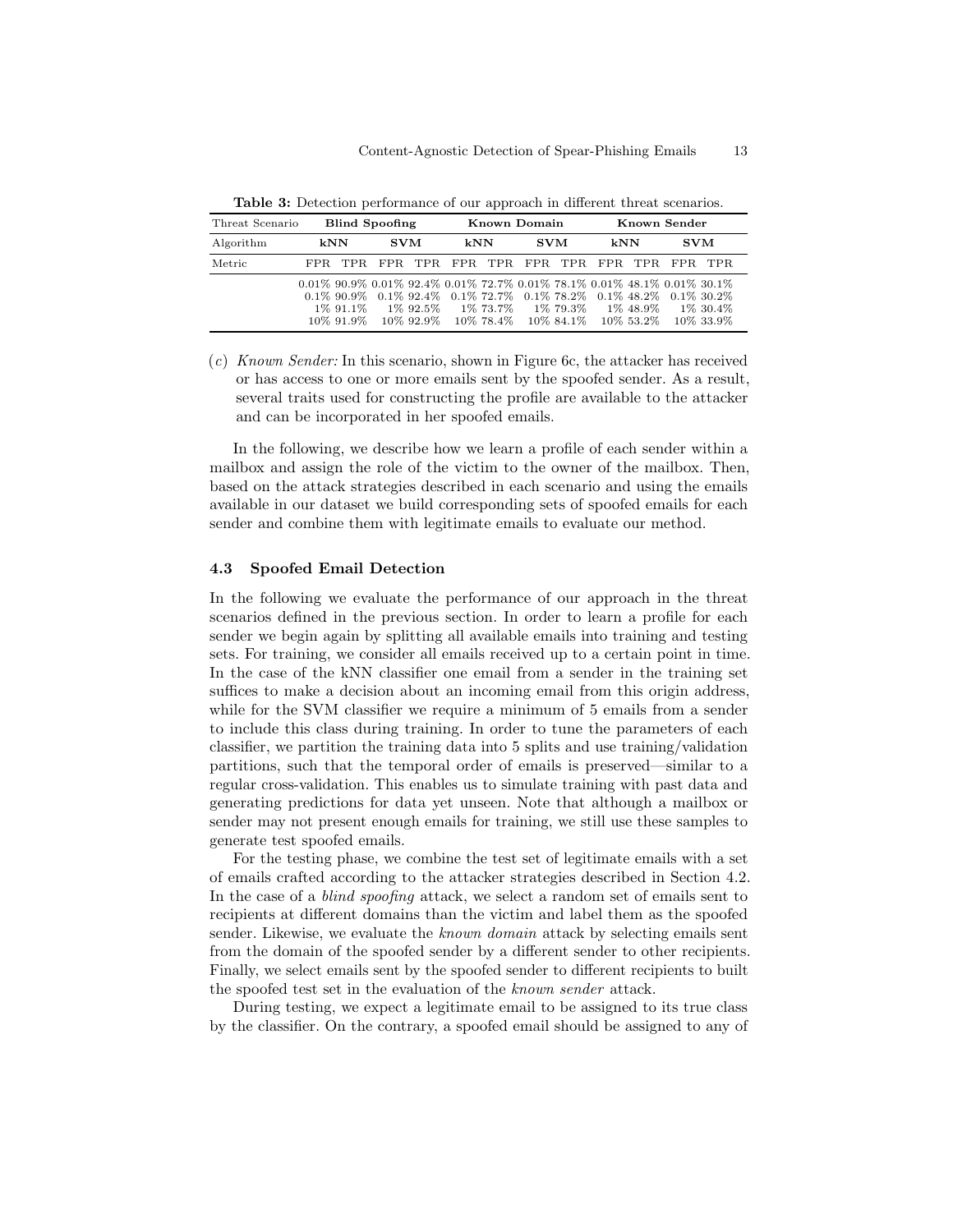14 H. Gascon et al.



Fig. 7: ROC curves for the classification of legitimate emails versus emails spoofed by attackers with different levels of knowledge.

the other classes, resulting in a mismatch between the sender address from which the email is sent and the output of the classifier. There exists thus a trade-off between the probability of detecting a spoofed email and the probability of wrongly highlighting a legitimate email as spoofed. The ROC curves depicted in Figure 7 show the trade-off between the false-positive rate and the false-positive rate for both classifiers.

If the attacker lacks any knowledge about the spoofed sender, we observe that the kNN and SVM classifiers can identify a spoofed email with a true-positive rate of 90.9% and 92.4% respectively at a low false-positive rate of 0.01%. If the attacker has access to emails originating from the same domain, the performance decreases to 72.7% and 78.1% but the classifier is still able to effectively operate at the same low false-positive rate. In the worst-case scenario, the attacker has enough information to craft an email that resembles the learned profile of the spoofed sender, which causes the performance of the classifier to deteriorate considerably. Table 3 specifies numerically the detection achieved at 0.01%, 0.1%, 1% and 10% of false-positive rate for both classifiers in all scenarios.



Fig. 8: Area under the ROC curve as a function of the number of training emails used to learn each sender's individual profile.

As mentioned above, we set a lower threshold for the minimum number of emails required to train an SVM classifier. However, as shown in Figure 3 a larger number of emails above this threshold is available for many senders. Figure 8 shows in each scenario the relation between the number of emails from a sender used to train the classifier and the AUC averaged over all mailboxes and senders.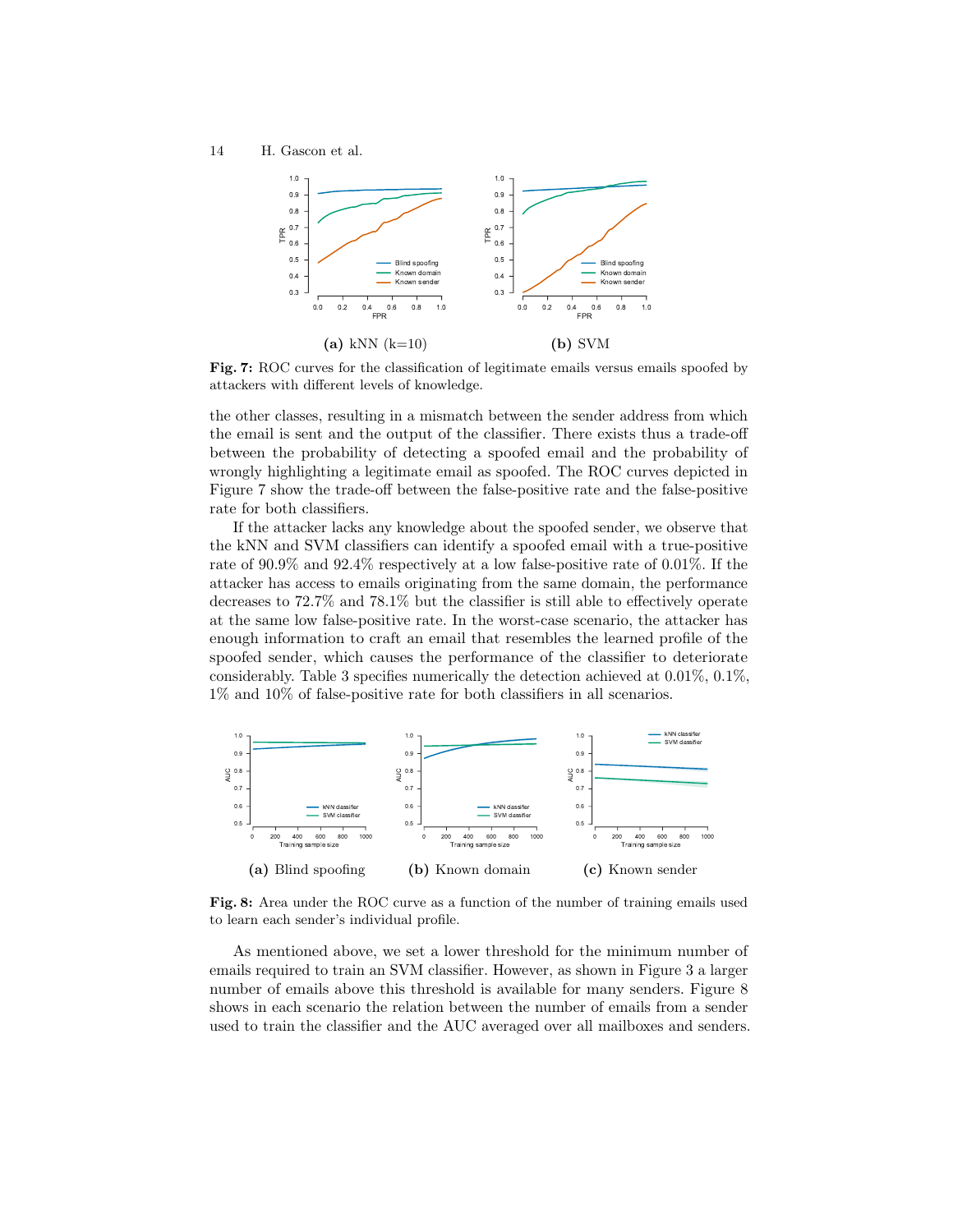As described in Section 4.1, sender profiles tend to be more compact with an increasing number of emails. However, this can affect the performance differently depending of the knowledge available to the attacker. For instance, in threat scenarios a) and b), emails are classified with an AUC over 0.85 with a small number of training samples. Spoofed emails lay here far enough from the sender profile, leading to a stable or increased performance when classes becomes more populated. In particular, the SVM classifier offers a better performance at a low number of available emails, while with an increasing training size, the kNN classifier surpasses the SVM.

On the contrary, in threat scenario c) the attacker is always able to craft an email that resembles the profile of the spoofed sender, while a larger number of training samples increases the variability of the sender profile. As each spoofed email lay very close or within the target class, it becomes more difficult for the classifier to correctly separate legitimate emails from spoofing attempts when the sample size increases. A possible approach in such a high risk scenario, is to operate the classifier at a higher FPR point and to retrain the model more often on a smaller sample of the most recent emails received from



Fig. 9: Distribution of scores per group of traits as learned by the linear SVM classifier during training.

each sender. Finally, the use of a linear SVM for classification allows us to study how the learning algorithm assigns different weights to each type of features according to its importance for the classification. To this end, we determine the distribution of the normalized SVM weights and group them by trait types. In Figure 9, we can observe that, in comparison with behavior and composition features, transport related features manifest both a smaller dispersion and a larger influence on the decision of the classifier. Consequently, transport features have the most discriminative power and, at the same time, are the most difficult traits to forge as even a skilled adversary is not able to fully control transport features without having access to the same delivery infrastructure of the sender.

## 5 Discussion & Limitations

The evaluations in the previous section show that our method is capable of reliably discriminating thousands of senders and identifying spoofed emails if the attacker has limited knowledge of the email structure. Due to the problem setting of detecting spoofing at the receiving side, however, our approach has some inherent limitations which are discussed in the following.

Advanced forgery Although spear-phishing and other targeted email attacks today focus on the forgery of visible features like the sender address, the subject and the content of an email to mimic trustworthy emails [18, 26], we likely have to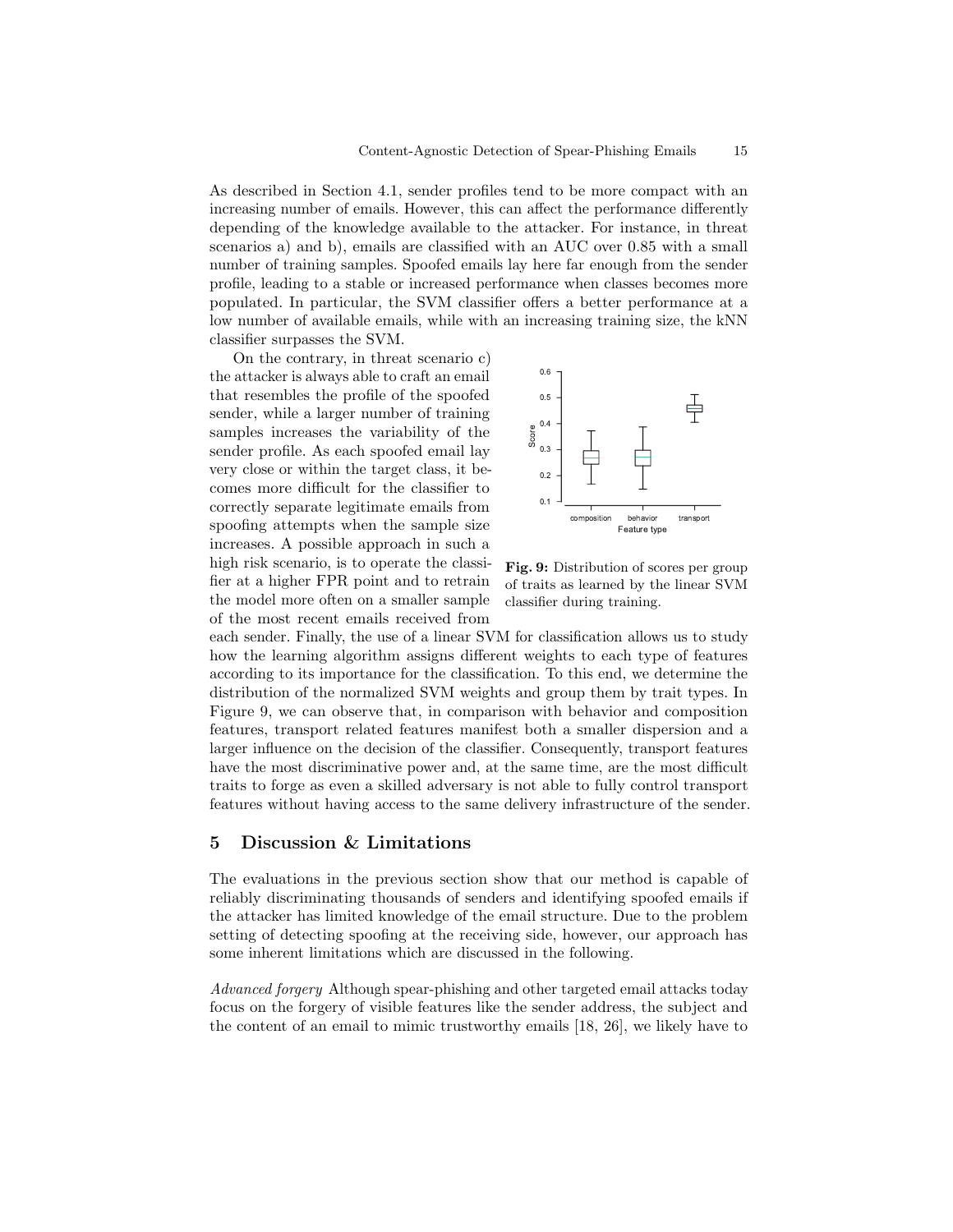deal with more advanced attacks in the near future. If current attacks are no longer successful because of increased user awareness and detection approaches like ours, attackers will adapt their techniques. For our method, the best strategy for evasion is to forge as many features from the original sender as possible. An almost perfect forgery is thus a copy of an original mail including also its true transport features as observed by the recipient and enriched with some malicious content. However, the attacker needs to take care of several traits that our method inspects, such as timestamps, IP addresses in received headers and characteristics of the attachment. In the worst case, the attacker is able to forge all of these details and hence the only indication of a spoofed email are minor inconsistencies between IP addresses and hostnames. Our method fails in this scenario, as only a few features differ from the sender model. Nonetheless, the acquisition of emails from a sender and acquiring access to the senders delivery infrastructure to control the transport features, clearly raise the bar for conducting spear-phishing attacks. Therefore and with the current lack of alternative protection approaches, our approach is a valuable extension to current defenses.

Privacy and feature extraction We have implemented the feature extraction in a privacy-friendly way in that all sensitive information of sender, transport and recipients is only stored in an anonymized form by using a hash with random salt. Only these anonymized features are kept and used in the initial creation or retraining of the model. This makes it possible to implement the system for example in a security appliance which receives all feature vectors for analysis but does not store the mails. This also means, however, that the model cannot be simply extended with new features and retrained with old data, since the original mail as input for feature extraction is no longer available. Feature extraction is therefore performed locally in every case. Although this limits how anonymized data from different sources can be combined for analysis, the recipient's email information never leaves the local machine, avoiding privacy issues and possible attack vectors.

Mislabeled data The possibility of the training data containing spoofed emails should not be ignored. However and due to their very nature, the prevalence of spear-phishing emails can only be very low within all emails sent to a recipient. This problem, known as *label noise* [see 8], entails that training samples can be considered subjected to an additive noise during training with a probability of their labels being flipped. In our setup, however, such probability will be very low and the effect during testing of such infrequent examples, while existent, will be negligible.

# 6 Related Work

The detection of unwanted and malicious emails is a well-established problem in security research. Several methods have been devised in the last years that are related to our approach and which we briefly discuss in the following.

For instance, several approaches exist that focus on the content of emails and the style in which they are written [e.g., 10, 17, 33]. The assumption behind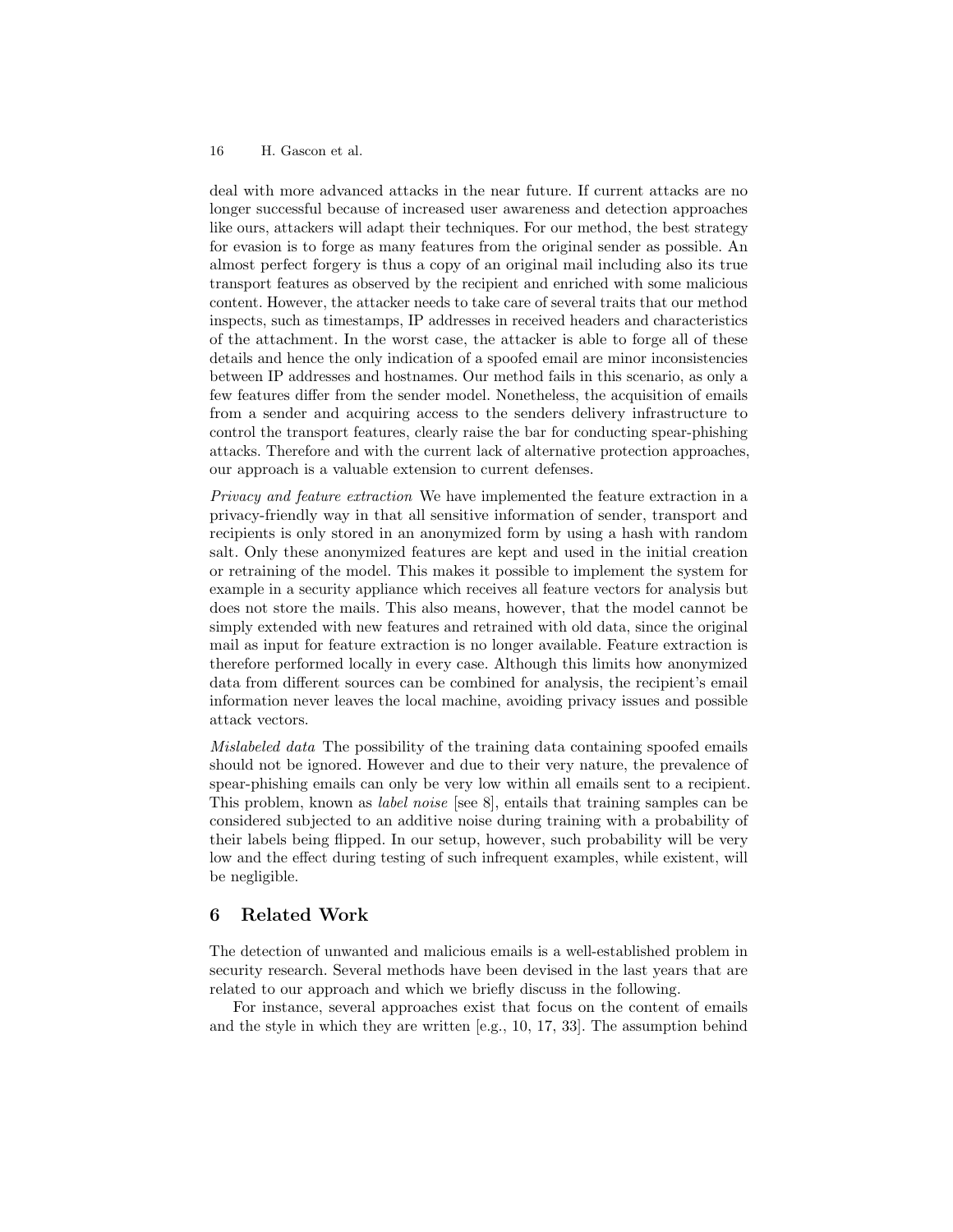these features is that the writing style of one sender differs significantly from another and that it is too hard for the attacker to write a mail in the same style as the sender she is trying to spoof. The implementation of such content-based features can be as simple as using a 5-gram tokenizer [27] but can also be more complex and include character distributions, atypical words or more advanced stylometric features [10, 17, 33]. In many cases, these stylometric features are used in combination with further behavioral features, such as the time of writing.

While these approaches potentially provide a good detection of spoofed emails, they present two problems. First, if text from the original sender is available from any source stylometric traits can be easy to forge and second such approaches require sufficient data to infer minor differences in stylometry and can be computationally expensive. As a consequence, previous work often operates with small datasets. For example, Lin et al. [27] conduct an evaluation with only 6 senders due to a lack of available data. Similarly, Duman et al. [10] discriminate only 215 senders in their experiments. Whether these techniques can be scaled to cover thousands of senders is unclear and thus the application stylometric features for spear-phishing detection is still an open issue.

The problem of limited learning data is addressed by Stringhini and Thonnard [33] who propose a detection approach that, while also relying on email content, is capable of analyzing larger datasets. However, their method requires a minimum of 1,000 emails per sender to be effective. Moreover, they position the defense at the sender's server and require to include emails from different mailboxes to build a reliable behavioral profile of a user. Such an approach is orthogonal to our method which operates at the recipient's side, who only requires the information contained in her own mailbox to build an effective defense. Furthermore, recipient related features are based on the idea that different recipients have different risk to get spear-phishing mails. Such features are proposed by Amin [1] which determine the amount of information returned by a search engine about a recipient and how often a person has received malicious mails in the past. Unsurprisingly, the latter turns out to be a dominant feature, i.e., those senders who got attacked in the past a lot will probably also get a lot attacked in the future.

As in our work, infrastructure related features commonly include properties of the transport like the senders IP address or her geographic location [17, 27]. But also features of the used mail client belong in this category since a sender will usually use only a single or few email clients. Features related to the infrastructure are often similar for all senders in the same domain which can be used to increase model accuracy when only a few mails from a specific sender are available. Compared to stylometric features, infrastructural features do not model the actual author but only her environment. Therefore, it is impossible to detect a hacked account with these features. On the other hand infrastructural features need less training data to create a well-performing model. Thus, it might be useful to combine the strength of both approaches. Structural based features, instead of content based features are the dominant ones in our evaluation. Such features were already used by [1]. Contrary to this work, our approach makes use of a larger set of features from the mail client and from its transport and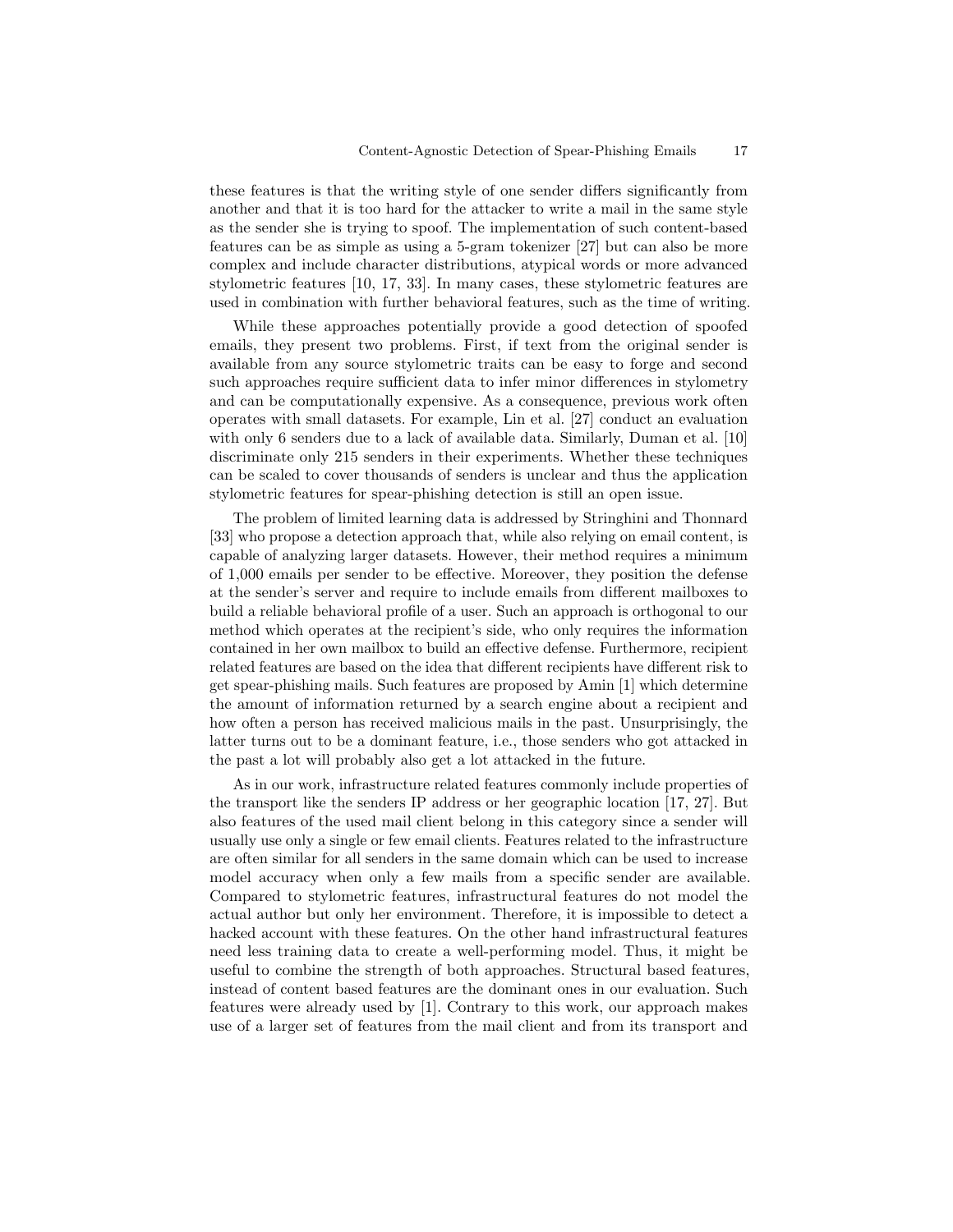is based on distinguishing different senders based on these features instead of globally distinguishing all spear-phishing mails from all benign mails.

Finally, a method recently proposed by Ho et al. [19] focuses on the identification of credential phishing and is designed to identify attacks from unseen senders. Our approach is orthogonal to this work, as it addresses two of its main shortcomings: First, Ho et al. [19] considers the problem of address spoofing irrelevant due to the availability of DKIM and DMARC. Our empirical analysis, however, shows that both techniques are not widely available in practice and thus alternative methods are needed. Furthermore, DKIM and DMARC need to be implemented at the sending side, which enables the attacker to choose a known sender with lacking support for this security feature. Second, the proposed method requires the victim to interact with the phishing email by clicking on a link. This poses a serious security risk and may result in the victim's host being compromised before the attack is actually detected. Our approach does not require interaction and can block phishing attacks before they reach their victim, for example, by removing links and attachments from emails.

# 7 Conclusions

In this paper, we show that a sender leaves several traits in the structure of an email, resulting from her personal preferences, email client and infrastructure. Based on these traits, we present a detection method that is capable of learning profiles for senders and identifying impersonated emails without relying on its content or server-side implementations. In an empirical evaluation with over 17,000 senders, we demonstrate that this method can identify over 90% of spoofed emails with less than 1 false alarm in 10,000 emails, if the attacker has no knowledge of the sender's profile. If the attacker has access to emails from the same domain as the spoofed sender our method still attains a detection rate of 72% and thus raises the bar for an adversary to effectively complete a spoofing attack. Although our approach cannot detect an attack by an adversary with vast resources, it provides a strong protection from attackers that are not able to obtain original emails from a specific sender. In practice, our approach thus provides a valuable tool for fending off spear-phishing attacks that would go unnoticed without a proper anti-spoofing detection.

## Bibliography

- [1] R. M. Amin. Detecting Targeted Malicious Email Through Supervised Classification of Persistent Threat and Recipient Oriented Features. PhD thesis, George Washington University, Washington, DC, USA, 2010. AAI3428188.
- [2] A. Beygelzimer, K. S., and J. Langford. Cover trees for nearest neighbor. In International Conference on Machine Learning (ICML), pages 97–104, 2006.
- [3] BuildWith Website. Buildwith technology lookup. https://builtwith.com, visited November, 2017.
- [4] J. Callas, L. Donnerhacke, H. Finney, D. Shaw, and R. Thayer. OpenPGP Message Format. RFC 4880 (Proposed Standard), Nov. 2007. ISSN 2070-1721. Updated by RFC 5581.
- [5] D. D. Caputo, S. L. Pfleeger, J. D. Freeman, and M. E. Johnson. Going spear phishing: Exploring embedded training and awareness. IEEE Security & Privacy, 12(1):28-38, 2014.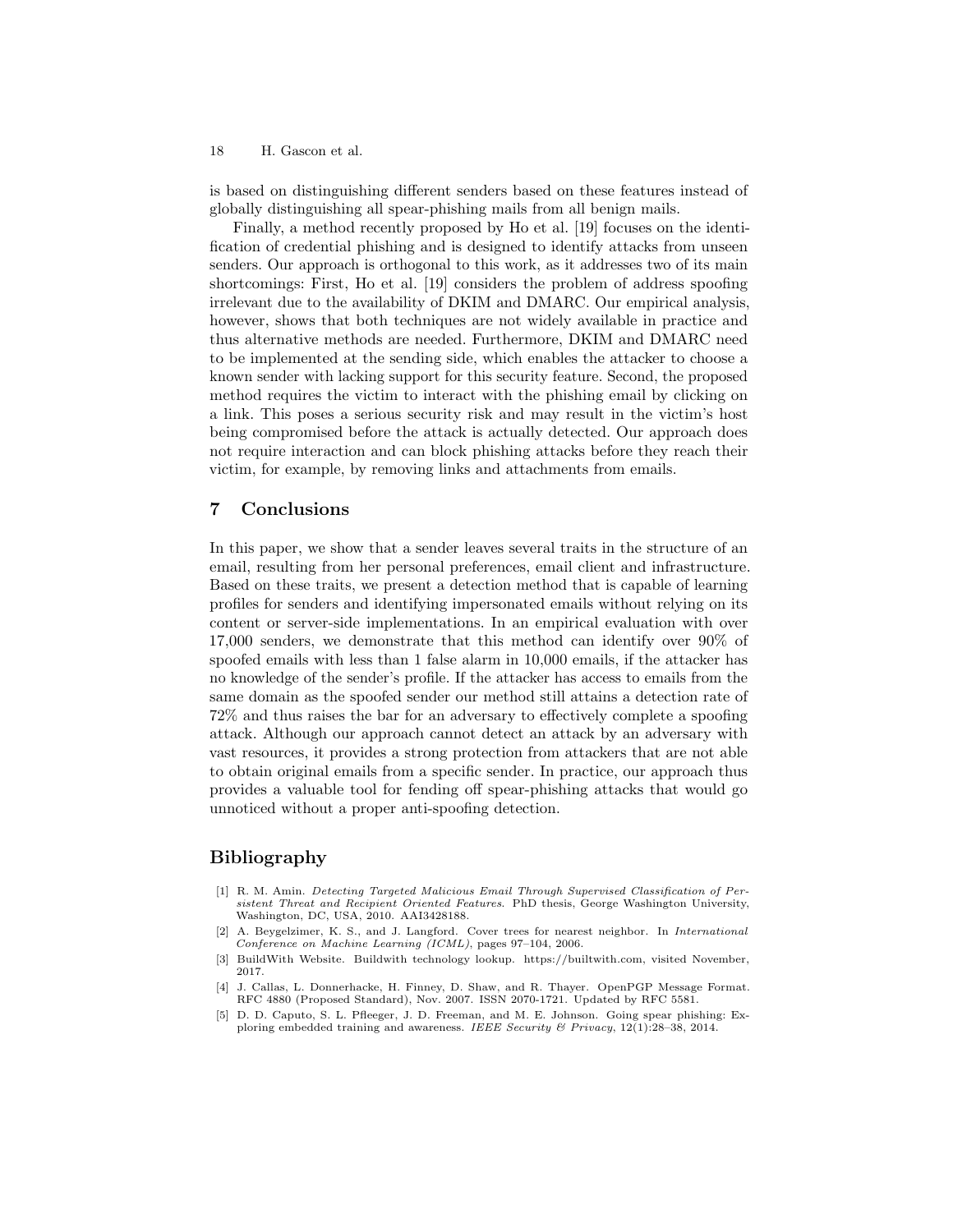- [6] P. Chen, L. Desmet, and C. Huygens. A study on advanced persistent threats. In IFIP International Conference on Communications and Multimedia Security, pages 63–72. Springer, 2014.
- [7] D. Crocker, T. Hansen, and M. Kucherawy. DomainKeys Identified Mail (DKIM) Signatures. RFC 6376 (Internet Standard), Sept. 2011. ISSN 2070-1721.
- [8] N. D. Lawrence and B. Schölkopf. Estimating a Kernel Fisher Discriminant in the Presence of Label Noise. In ICML, volume 1, pages 306–313, 2001.
- [9] R. Duda, P.E.Hart, and D.G.Stork. Pattern classification. John Wiley & Sons, second edition, 2001.
- [10] S. Duman, K. K. Cakmakci, M. Egele, W. Robertson, and E. Kirda. EmailProfiler : Spearphishing Filtering with Header and Stylometric Features of Emails. In COMPSAC, 2016.
- [11] R.-E. Fan, K.-W. Chang, C.-J. Hsieh, X.-R. Wang, and C.-J. Lin. LIBLINEAR: A library for large linear classification. JMLR, 9:1871–1874, 2008.
- [12] T. Fawcett. An introduction to ROC analysis. Pattern Recognition Letters, 27(8):861–874, 2006.
- [13] I. D. Foster, J. Larson, M. Masich, A. C. Snoeren, S. Savage, and K. Levchenko. Security by any other name: On the effectiveness of provider based email security. In Proceedings of the 22Nd ACM SIGSAC Conference on Computer and Communications Security, CCS '15, pages 450–464, New York, NY, USA, 2015. ACM. ISBN 978-1-4503-3832-5. https://doi.org/10.1145/2810103.2813607.
- [14] N. Freed and N. Borenstein. Multipurpose Internet Mail Extensions (MIME) Part One: Format of Internet Message Bodies. RFC 2045 (Draft Standard), Nov. 1996. ISSN 2070-1721. Updated by RFCs 2184, 2231, 5335, 6532.
- [15] N. Freed and K. Moore. MIME Parameter Value and Encoded Word Extensions: Character Sets, Languages, and Continuations. RFC 2231 (Proposed Standard), Nov. 1997. ISSN 2070-1721.
- [16] S. Gupta, A. Singhal, and A. Kapoor. A literature survey on social engineering attacks: Phishing attack. In Computing, Communication and Automation (ICCCA), 2016 International Conference on, pages 537–540. IEEE, 2016.
- [17] F. Han and Y. Shen. Accurate Spear Phishing Campaign Attribution and Early Detection. In SAC, pages 2079–2086, 2016.
- [18] S. Hardy, M. Crete-Nishihata, K. Kleemola, A. Senft, B. Sonne, G. Wiseman, P. Gill, and R. J. Deibert. Targeted threat index: Characterizing and quantifying politically-motivated targeted malware. In USENIX Security, pages 527–541, 2014.
- [19] G. Ho, U. C. Berkeley, A. Sharma, T. Lawrence, B. National, M. Javed, U. C. Berkeley, V. Paxson, U. C. Berkeley, D. Wagner, U. C. Berkeley, G. Ho, and A. Sharma. Detecting Credential Spearphishing Attacks in Enterprise Settings. In USENIX Security Symposium, 2017. ISBN 9781931971409.
- [20] T. M. Inc. Spear-Phishing Email: Most Favored APT Attack Bait. Technical report, Trend Micro Inc., 2012.
- [21] T. Joachims. Text categorization with support vector machines: Learning with many relevant features. Technical Report 23, LS VIII, University of Dortmund, 1997.
- [22] T. Joachims. Learning to classify text using support vector machines: Methods, theory and algorithms. Kluwer Academic Publishers, 2002.
- [23] S. Josefsson. The Base16, Base32, and Base64 Data Encodings. RFC 4648 (Proposed Standard), Oct. 2006. ISSN 2070-1721.
- [24] S. Kitterman. Sender Policy Framework (SPF) for Authorizing Use of Domains in Email, Version 1. RFC 7208 (Proposed Standard), Apr. 2014. ISSN 2070-1721. Updated by RFC 7372.
- [25] M. Kucherawy and E. Zwicky. Domain-based Message Authentication, Reporting, and Conformance (DMARC). RFC 7489 (Informational), Mar. 2015. ISSN 2070-1721.
- [26] S. Le Blond, A. Uritesc, and C. Gilbert. A look at targeted attacks through the lense of an ngo. In USENIX Security, pages 543–558, 2014.
- [27] E. Lin, J. Aycock, and M. Mannan. Lightweight Client-Side Methods for Detecting Email Forgery, pages 254–269. Springer Berlin Heidelberg, Berlin, Heidelberg, 2012. ISBN 978-3-642- 35416-8. https://doi.org/10.1007/978-3-642-35416-8 18.
- [28] T. Mori, K. Sato, Y. Takahashi, and K. Ishibashi. How is e-mail sender authentication used and misused? In Proceedings of the 8th Annual Collaboration, Electronic Messaging, Anti-<br>Abuse and Spam Conference, CEAS '11, pages 31–37, New York, NY, USA, 2011. ACM. ISBN 978-1-4503-0788-8. https://doi.org/10.1145/2030376.2030380.
- [29] B. Ramsdell and S. Turner. Secure/Multipurpose Internet Mail Extensions (S/MIME) Version 3.2 Message Specification. RFC 5751 (Proposed Standard), Jan. 2010. ISSN 2070-1721.
- [30] P. Resnick. Internet Message Format. RFC 5322 (Draft Standard), Oct. 2008. ISSN 2070-1721. Updated by RFC 6854.